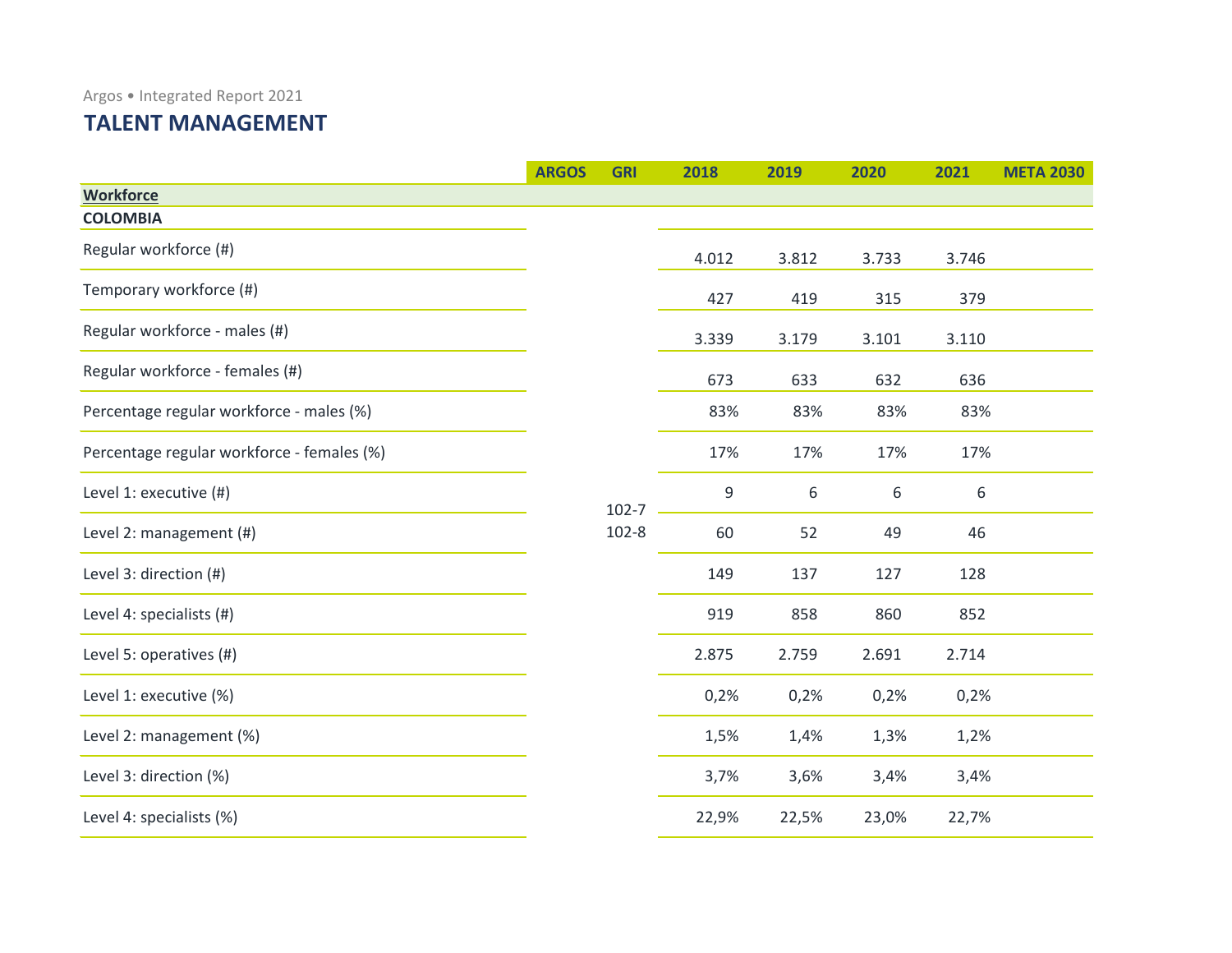|                                  | <b>ARGOS</b> | <b>GRI</b>             | 2018         | 2019         | 2020         | 2021         | <b>META 2030</b> |  |
|----------------------------------|--------------|------------------------|--------------|--------------|--------------|--------------|------------------|--|
| Level 5: operatives (%)          |              |                        | 71,7%        | 72,4%        | 72,1%        | 72,5%        |                  |  |
| Level 1: executive (#) - men     |              |                        | 8            | 5            | 5            | 5            |                  |  |
| Level 2: management (#) - men    |              |                        | 48           | 39           | 37           | 35           |                  |  |
| Level 3: direction (#) - men     |              |                        | 90           | 78           | 70           | 68           |                  |  |
| Level 4: specialists (#) - men   |              |                        | 516          | 483          | 488          | 482          |                  |  |
| Level 5: operatives (#) - men    |              |                        | 2.677        | 2.574        | 2.501        | 2.520        |                  |  |
| Level 1: executive (%) - men     |              |                        | 88,9%        | 83,3%        | 83,3%        | 83,3%        |                  |  |
| Level 2: management (%) - men    |              |                        | 80,0%        | 75,0%        | 75,5%        | 76,1%        |                  |  |
| Level 3: direction (%) - men     |              | $102 - 7$<br>$102 - 8$ | 60,4%        | 56,9%        | 55,1%        | 53,1%        |                  |  |
| Level 4: specialists (%) - men   |              |                        |              | 56,2%        | 56,3%        | 56,7%        | 56,6%            |  |
| Level 5: operatives (%) - men    |              |                        |              | 93,1%        | 93,3%        | 92,9%        | 92,9%            |  |
| Level 1: executive (#) - women   |              |                        | $\mathbf{1}$ | $\mathbf{1}$ | $\mathbf{1}$ | $\mathbf{1}$ |                  |  |
| Level 2: management (#) - women  |              |                        | 12           | 13           | 12           | 11           |                  |  |
| Level 3: direction (#) - women   |              |                        | 59           | 59           | 57           | 60           |                  |  |
| Level 4: specialists (#) - women |              |                        | 403          | 375          | 372          | 370          |                  |  |
| Level 5: operatives (#) - women  |              |                        | 198          | 185          | 190          | 194          |                  |  |
| Level 1: executive (%) - women   |              |                        | 11,1%        | 16,7%        | 16,7%        | 16,7%        |                  |  |
| Level 2: management (%) - women  |              |                        | 20,0%        | 25,0%        | 24,5%        | 23,9%        |                  |  |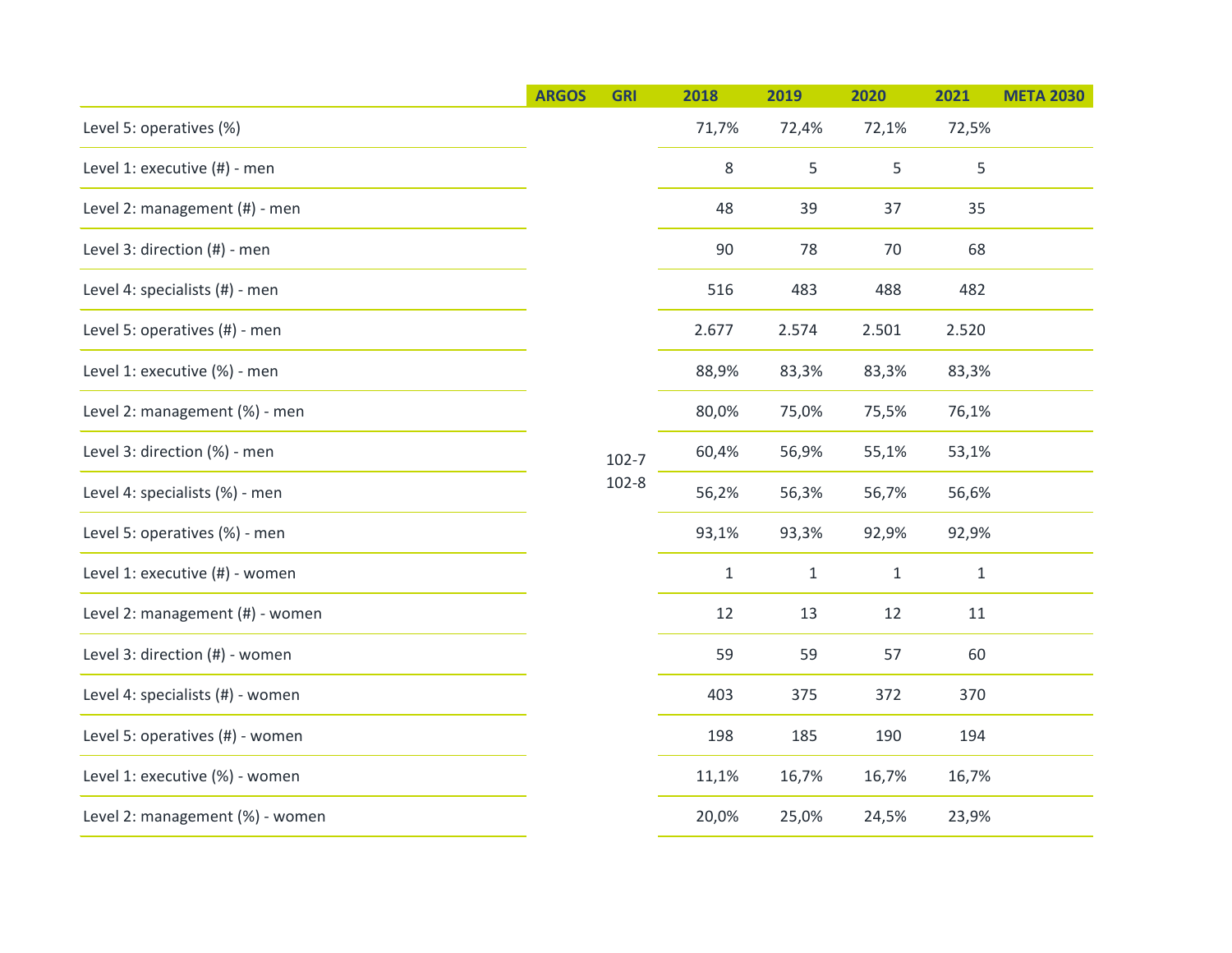|                                          | <b>ARGOS</b> | <b>GRI</b>             | 2018  | 2019  | 2020         | 2021  | <b>META 2030</b> |
|------------------------------------------|--------------|------------------------|-------|-------|--------------|-------|------------------|
| Level 3: direction (%) - women           |              |                        | 39,6% | 43,1% | 44,9%        | 46,9% |                  |
| Level 4: specialists (%) - women         |              |                        | 43,9% | 43,7% | 43,3%        | 43,4% |                  |
| Level 5: operatives (%) - women          |              |                        | 6,9%  | 6,7%  | 7,1%         | 7,1%  |                  |
| Younger than 30 years                    |              |                        | 387   | 320   | 271          | 301   |                  |
| 30 to 40 years                           |              |                        | 1.308 | 1.217 | 1.128        | 1.076 |                  |
| 40 to 50 years                           |              | $102 - 7$<br>$102 - 8$ | 1.247 | 1.182 | 1.163        | 1.169 |                  |
| 50 to 60 years                           |              |                        | 960   | 981   | 1.037        | 1.050 |                  |
| Older than 60 years                      |              |                        | 108   | 109   | 131          | 147   |                  |
| Older than 70 years                      |              |                        |       |       |              | 3     |                  |
| Younger than 30 years (%)                |              |                        | 9,7%  | 8,4%  | 7,3%<br>8,0% |       |                  |
| 30 to 40 years (%)                       |              |                        | 32,6% | 31,9% | 30,2%        | 28,7% |                  |
| 40 to 50 years (%)                       |              |                        | 31,1% | 31,0% | 31,2%        | 31,2% |                  |
| 50 to 60 years (%)                       |              |                        | 23,9% | 25,7% | 27,8%        | 28,0% |                  |
| Older than 60 years (%)                  |              |                        | 2,7%  | 2,9%  | 3,5%         | 3,9%  |                  |
| Older than 70 years (%)                  |              |                        |       |       |              | 0,08% |                  |
| <b>CENTRAL AMERICA AND THE CARIBBEAN</b> |              |                        |       |       |              |       |                  |
| Regular workforce                        |              |                        | 1.113 | 1.021 | 937          | 940   |                  |
| Temporary workforce                      |              |                        | 112   | 73    | 42           | 42    |                  |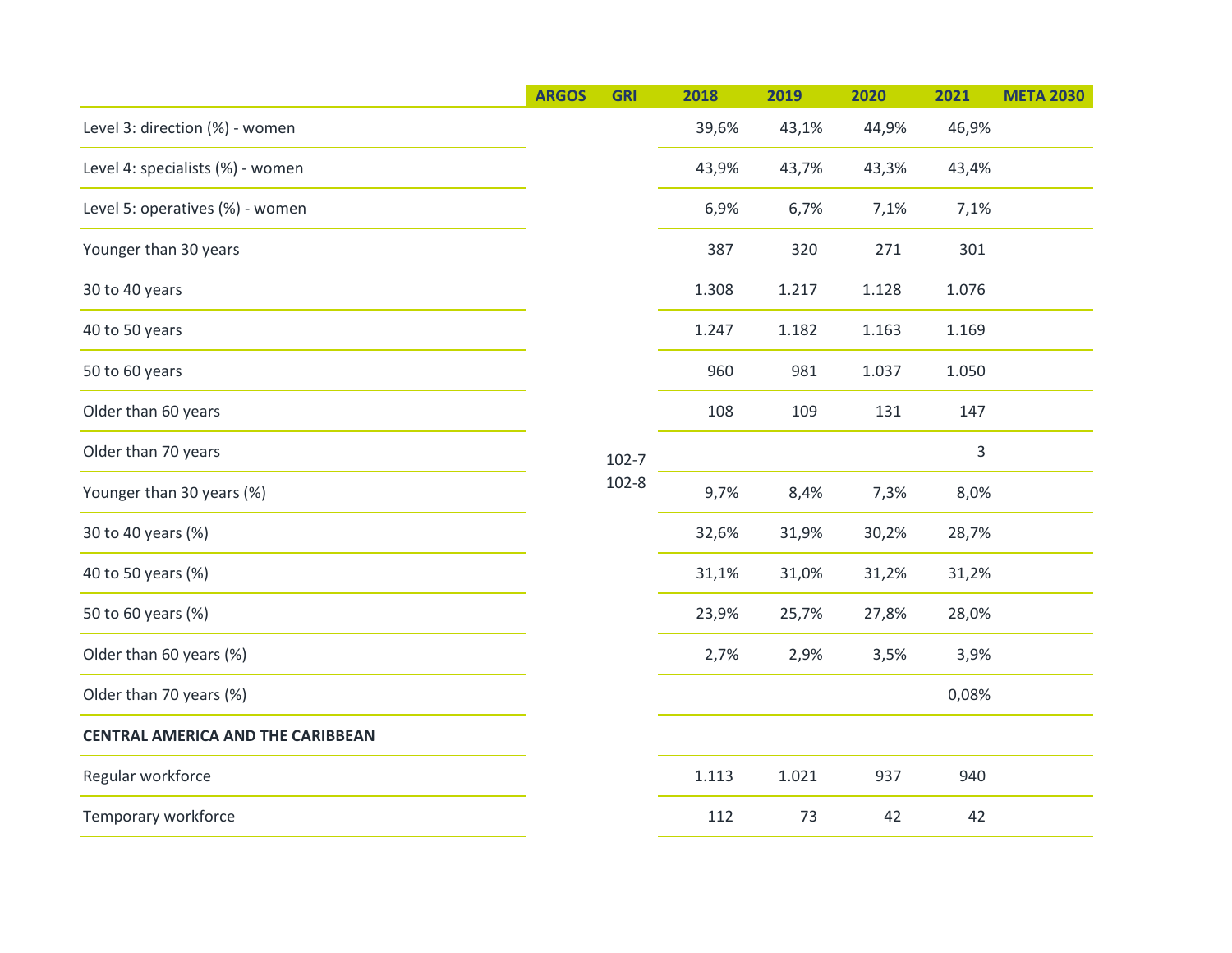|                                            | <b>ARGOS</b> | <b>GRI</b>             | 2018   | 2019   | 2020   | 2021                     | <b>META 2030</b> |  |
|--------------------------------------------|--------------|------------------------|--------|--------|--------|--------------------------|------------------|--|
| Regular workforce - males                  |              |                        | 892    | 817    | 744    | 739                      |                  |  |
| Regular workforce - females                |              |                        | 221    | 204    | 193    | 201                      |                  |  |
| Percentage regular workforce - males (%)   |              |                        | 80%    | 80%    | 79%    | 79%                      |                  |  |
| Percentage regular workforce - females (%) |              |                        | 20%    | 20%    | 21%    | 21%                      |                  |  |
| Level 1: executive (#)                     |              |                        |        |        |        | $\overline{\phantom{a}}$ |                  |  |
| Level 2: management (#)                    |              |                        | 17     | 17     | 16     | 13                       |                  |  |
| Level 3: direction (#)                     |              | $102 - 7$<br>$102 - 8$ | 48     | 50     | 51     | 50                       |                  |  |
| Level 4: specialists (#)                   |              |                        | 399    | 373    | 358    | 377                      |                  |  |
| Level 5: operatives (#)                    |              |                        | 649    | 581    | 512    | 500                      |                  |  |
| Level 1: executive (%)                     |              |                        |        | 0%     | 0%     | 0%                       | 0%               |  |
| Level 2: management (%)                    |              |                        | 1,53%  | 1,67%  | 1,71%  | 1,38%                    |                  |  |
| Level 3: direction (%)                     |              |                        | 4,31%  | 4,90%  | 5,44%  | 5,32%                    |                  |  |
| Level 4: specialists (%)                   |              |                        | 35,85% | 36,53% | 38,21% | 40,11%                   |                  |  |
| Level 5: operatives (%)                    |              |                        | 58,31% | 56,90% | 54,64% | 53,19%                   |                  |  |
| Level 1: executive (#) - men               |              |                        |        |        |        |                          |                  |  |
| Level 2: management (#) - men              |              |                        | 16     | 16     | 15     | 12                       |                  |  |
| Level 3: direction (#) - men               |              |                        | 36     | 39     | 42     | 38                       |                  |  |
| Level 4: specialists (#) - men             |              |                        | 261    | 244    | 231    | 245                      |                  |  |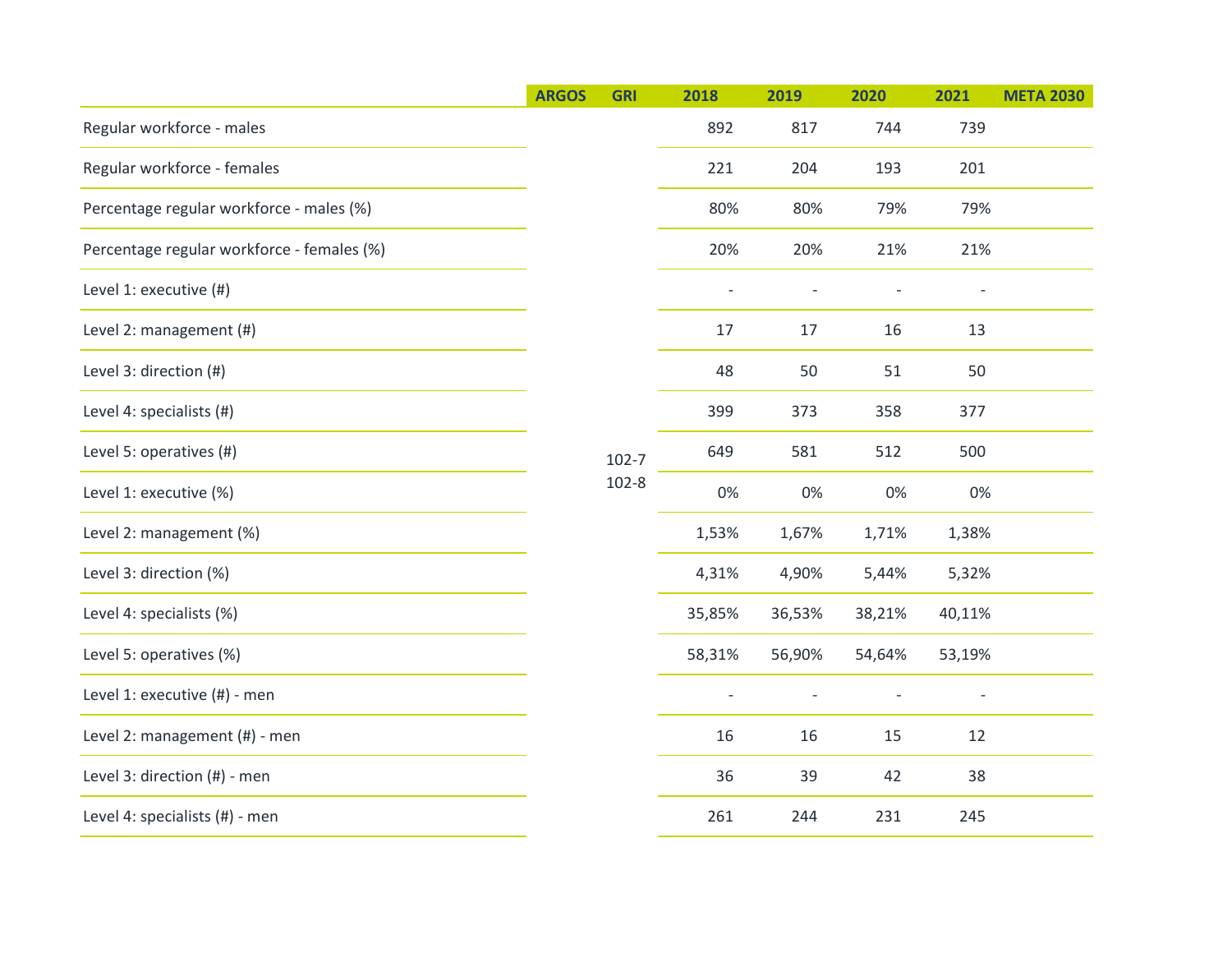|                                  | <b>ARGOS</b> | <b>GRI</b>             | 2018         | 2019         | 2020         | 2021   | <b>META 2030</b> |
|----------------------------------|--------------|------------------------|--------------|--------------|--------------|--------|------------------|
| Level 5: operatives (#) - men    |              |                        | 579          | 518          | 456          | 444    |                  |
| Level 1: executive (%) - men     |              |                        | 0%           | 0%           | 0%           | 0%     |                  |
| Level 2: management (%) - men    |              |                        | 94,12%       | 94,12%       | 93,75%       | 92,31% |                  |
| Level 3: direction (%) - men     |              |                        | 75%          | 78%          | 82,35%       | 76%    |                  |
| Level 4: specialists (%) - men   |              |                        | 65,41%       | 65,42%       | 64,53%       | 64,99% |                  |
| Level 5: operatives (%) - men    |              | $102 - 7$<br>$102 - 8$ | 89,21%       | 89,16%       | 89,06%       | 88,80% |                  |
| Level 1: executive (#) - women   |              |                        |              |              |              |        |                  |
| Level 2: management (#) - women  |              |                        | $\mathbf{1}$ | $\mathbf{1}$ | $\mathbf{1}$ | $1\,$  |                  |
| Level 3: direction (#) - women   |              |                        | 12           | 11           | 9            | 12     |                  |
| Level 4: specialists (#) - women |              |                        |              | 138          | 129          | 127    | 132              |
| Level 5: operatives (#) - women  |              |                        | 70           | 63           | 56           | 56     |                  |
| Level 1: executive (%) - women   |              |                        | 0%           | 0%           | 0%           | 0%     |                  |
| Level 2: management (%) - women  |              |                        | 5,88%        | 5,88%        | 6,25%        | 7,69%  |                  |
| Level 3: direction (%) - women   |              |                        | 25%          | 22%          | 18%          | 24%    |                  |
| Level 4: specialists (%) - women |              |                        | 34,59%       | 34,58%       | 35,47%       | 35,01% |                  |
| Level 5: operatives (%) - women  |              |                        | 10,79%       | 10,84%       | 10,94%       | 11,20% |                  |
| Younger than 30 years            |              |                        | 130          | 119          | 96           | 86     |                  |
| 30 to 40 years                   |              |                        | 378          | 350          | 328          | 342    |                  |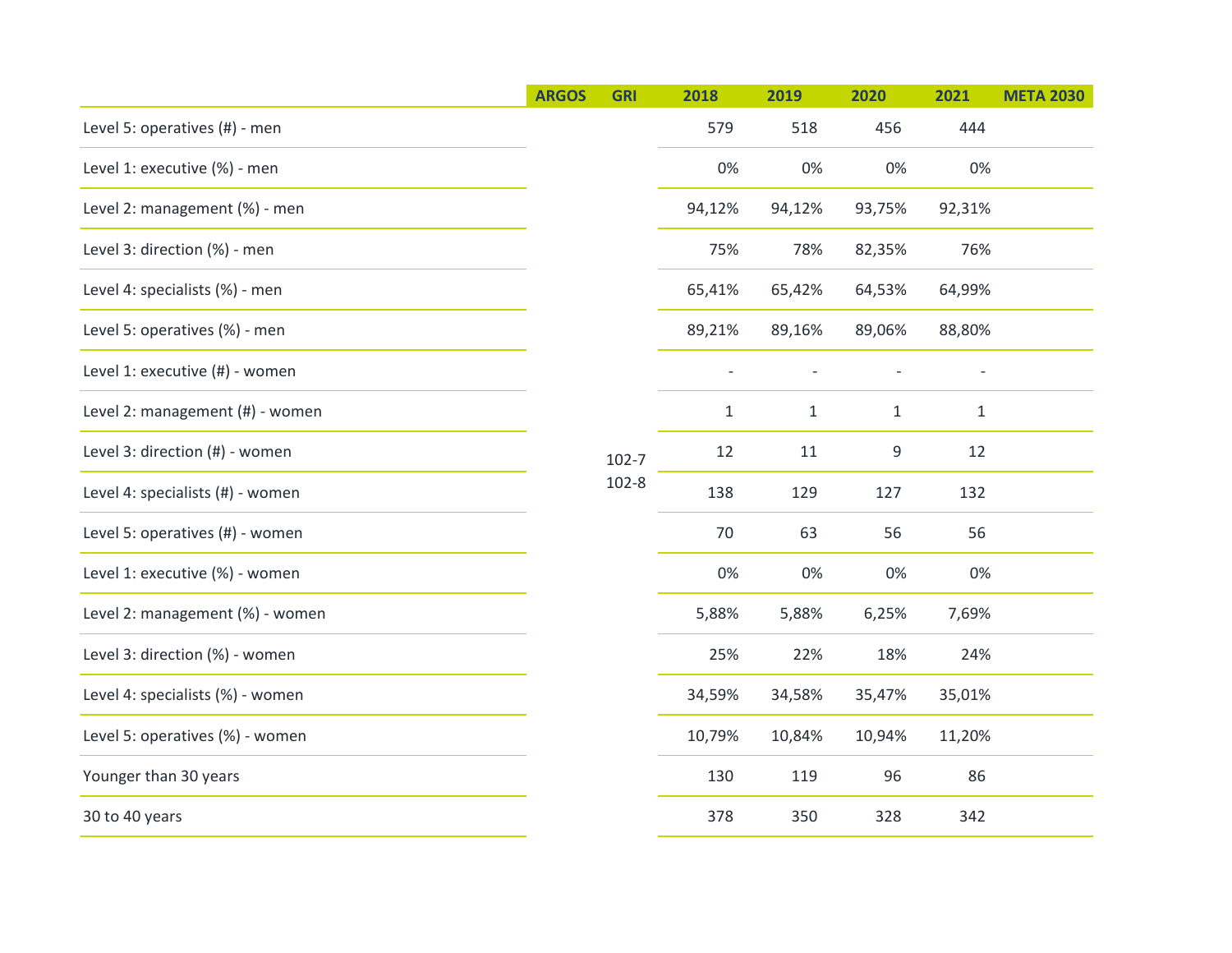|                                        | <b>ARGOS</b> | <b>GRI</b>             | 2018         | 2019         | 2020           | 2021   | <b>META 2030</b> |
|----------------------------------------|--------------|------------------------|--------------|--------------|----------------|--------|------------------|
| 40 to 50 years                         |              |                        | 343          | 330          | 305            | 295    |                  |
| 50 to 60 years                         |              |                        | 209          | 187          | 184            | 190    |                  |
| Older than 60 years                    |              |                        | 51           | 33           | 23             | 26     |                  |
| Older than 70 years                    |              |                        |              |              | $\overline{a}$ | $1\,$  |                  |
| Younger than 30 years (%)              |              |                        | 11,68%       | 11,66%       | 10,25%         | 9,15%  |                  |
| 30 to 40 years (%)                     |              |                        | 33,96%       | 34,28%       | 35,01%         | 36,38% |                  |
| 40 to 50 years (%)                     |              |                        | 30,82%       | 32,32%       | 32,55%         | 31,38% |                  |
| 50 to 60 years (%)                     |              |                        | 18,78%       | 18,32%       | 19,64%         | 20,21% |                  |
| Older than 60 years (%)                |              | $102 - 7$<br>$102 - 8$ | 4,58%        | 3,23%        | 2,45%          | 2,77%  |                  |
| Older than 70 years (%)                |              |                        | $0\%$        | 0%           | 0%             | 0,11%  |                  |
| <b>USA</b>                             |              |                        |              |              |                |        |                  |
| Regular workforce                      |              |                        | 2.932        | 2.814        | 2.619          | 2.364  |                  |
| Temporary workforce                    |              |                        | 33           | 26           | 14             | 18     |                  |
| Regular workforce - males              |              |                        | 2.743        | 2.618        | 2.419          | 2.157  |                  |
| Regular workforce - females            |              |                        | 189          | 196          | 200            | 207    |                  |
| Percentage regular workforce - males   |              |                        | 94%          | 93%          | 92%            | 91%    |                  |
| Percentage regular workforce - females |              |                        | 6%           | 7%           | 8%             | 9%     |                  |
| Level 1: executive (#)                 |              |                        | $\mathbf{1}$ | $\mathbf{1}$ | $1\,$          | $1\,$  |                  |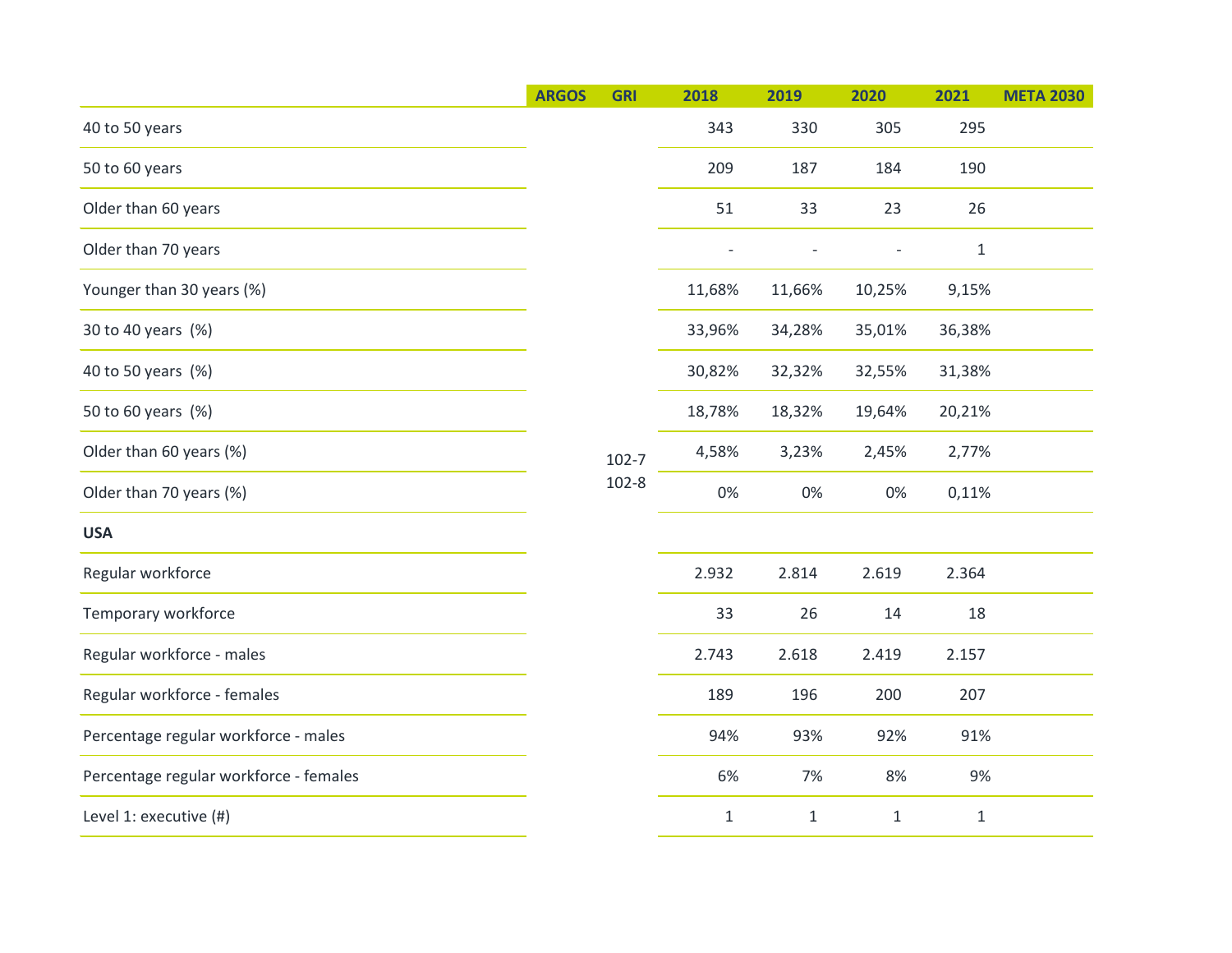|                                | <b>ARGOS</b> | <b>GRI</b>             | 2018  | 2019         | 2020         | 2021         | <b>META 2030</b> |  |
|--------------------------------|--------------|------------------------|-------|--------------|--------------|--------------|------------------|--|
| Level 2: management (#)        |              |                        | 41    | 39           | 36           | 36           |                  |  |
| Level 3: direction (#)         |              |                        | 95    | 89           | 87           | 81           |                  |  |
| Level 4: specialists (#)       |              |                        | 728   | 690          | 675          | 643          |                  |  |
| Level 5: operatives (#)        |              |                        | 2.067 | 1.995        | 1.820        | 1.603        |                  |  |
| Level 1: executive (%)         |              |                        | 0,03% | 0,04%        | 0,04%        | 0,04%        |                  |  |
| Level 2: management (%)        |              |                        | 1,4%  | 1,4%         | 1,4%         | 1,5%         |                  |  |
| Level 3: direction (%)         |              |                        | 3,2%  | 3,2%         | 3,3%         | 3,4%         |                  |  |
| Level 4: specialists (%)       |              |                        | 24,8% | 24,5%        | 25,8%        | 27,2%        |                  |  |
| Level 5: operatives (%)        |              | $102 - 7$<br>$102 - 8$ | 70,5% | 70,9%        | 69,5%        | 67,8%        |                  |  |
| Level 1: executive (#) - men   |              |                        |       | $\mathbf{1}$ | $\mathbf{1}$ | $\mathbf{1}$ | $\mathbf{1}$     |  |
| Level 2: management (#) - men  |              |                        | 39    | 38           | 35           | 35           |                  |  |
| Level 3: direction (#) - men   |              |                        | 86    | 80           | 77           | 72           |                  |  |
| Level 4: specialists (#) - men |              |                        | 634   | 591          | 577          | 534          |                  |  |
| Level 5: operatives (#) - men  |              |                        | 1.983 | 1.908        | 1.729        | 1.515        |                  |  |
| Level 1: executive (%) - men   |              |                        | 100%  | 100%         | 100%         | 100%         |                  |  |
| Level 2: management (%) - men  |              |                        | 95,1% | 97,4%        | 97,2%        | 97,2%        |                  |  |
| Level 3: direction (%) - men   |              |                        | 90,5% | 89,9%        | 88,5%        | 88,9%        |                  |  |
| Level 4: specialists (%) - men |              |                        | 87,1% | 85,7%        | 85,5%        | 83,0%        |                  |  |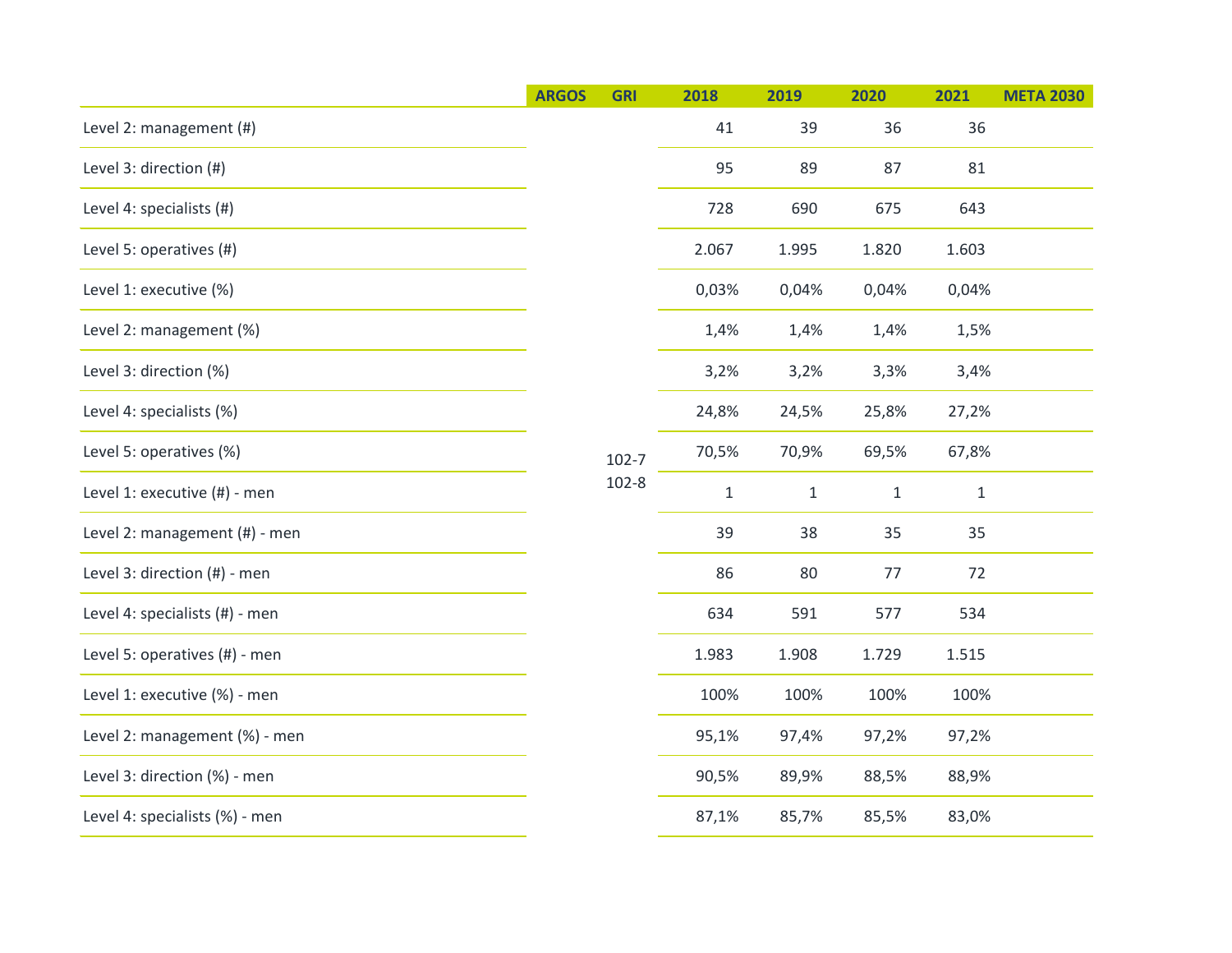|                                  | <b>ARGOS</b> | <b>GRI</b>             | 2018           | 2019         | 2020                | 2021        | <b>META 2030</b> |
|----------------------------------|--------------|------------------------|----------------|--------------|---------------------|-------------|------------------|
| Level 5: operatives (%) - men    |              |                        | 95,9%          | 95,6%        | 95,0%               | 94,5%       |                  |
| Level 1: executive (#) - women   |              |                        |                |              |                     |             |                  |
| Level 2: management (#) - women  |              |                        | $\overline{2}$ | $\mathbf{1}$ | $\mathbf{1}$        | $1\,$       |                  |
| Level 3: direction (#) - women   |              |                        | 9              | 9            | 10                  | $\mathsf 9$ |                  |
| Level 4: specialists (#) - women |              |                        | 94             | 99           | 98                  | 109         |                  |
| Level 5: operatives (#) - women  |              |                        | 84             | 87           | 91                  | 88          |                  |
| Level 1: executive (%) - women   |              |                        | 0%             | 0%           | 0%                  | 0%          |                  |
| Level 2: management (%) - women  |              |                        | 4,9%           | 2,6%         | 2,8%                | 2,8%        |                  |
| Level 3: direction (%) - women   |              | $102 - 7$<br>$102 - 8$ | 9,5%           | 10,1%        | 11,5%               | 11,1%       |                  |
| Level 4: specialists (%) - women |              |                        |                | 12,9%        | 14,4%               | 14,5%       | 17,0%            |
| Level 5: operatives (%) - women  |              |                        | 4,1%           | 4,4%         | 5,0%                | 5,5%        |                  |
| Younger than 30 years            |              |                        | 213            | 247          | 208                 | 216         |                  |
| 30 to 40 years                   |              |                        | 473            | 474          | 424                 | 396         |                  |
| 40 to 50 years                   |              |                        | 866            | 784          | 702                 | 594         |                  |
| 50 to 60 years                   |              |                        | 946            | 896          | 871                 | 779         |                  |
| Older than 60 years              |              |                        | 412            | 389          | 388                 | 350         |                  |
| Older than 70 years              |              |                        | $\mathbf 0$    | $\mathbf 0$  | $\mathsf{O}\xspace$ | 29          |                  |
| Younger than 30 years (%)        |              |                        | 7,3%           | 8,8%         | 7,9%                | 9,1%        |                  |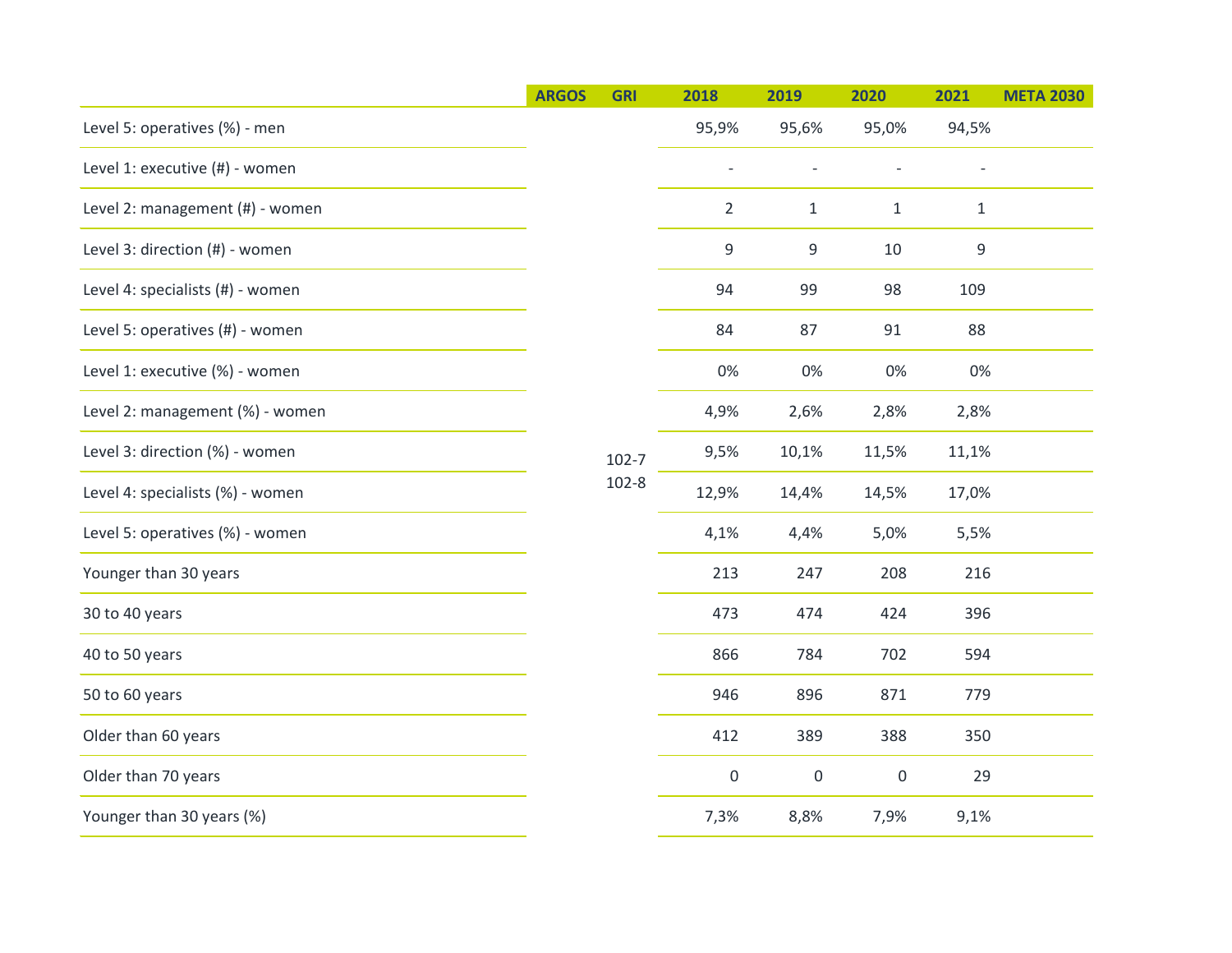|                                        | <b>ARGOS</b> | <b>GRI</b>             | 2018  | 2019           | 2020           | 2021           | <b>META 2030</b> |
|----------------------------------------|--------------|------------------------|-------|----------------|----------------|----------------|------------------|
| 30 to 40 years (%)                     |              |                        | 16,1% | 16,8%          | 16,2%          | 16,8%          |                  |
| 40 to 50 years (%)                     |              |                        | 29,5% | 27,9%          | 26,8%          | 25,1%          |                  |
| 50 to 60 years (%)                     |              |                        | 32,3% | 31,8%          | 33,3%          | 33,0%          |                  |
| Older than 60 years (%)                |              |                        | 14,1% | 13,8%          | 14,8%          | 14,8%          |                  |
| Older than 70 years (%)                |              |                        | 0%    | 0%             | 0%             | 1,23%          |                  |
| <b>COMPANY</b>                         |              |                        |       |                |                |                |                  |
| Regular workforce                      |              |                        | 8.057 | 7.647          | 7.289          | 7.050          |                  |
| Temporary workforce                    |              |                        | 572   | 518            | 371            | 439            |                  |
| Regular workforce - males              |              | $102 - 7$<br>$102 - 8$ | 6.974 | 6.614          | 6.264          | 6.006          |                  |
| Regular workforce - females            |              |                        | 1.083 | 1.033          | 1.025          | 1.044          |                  |
| Percentage regular workforce - males   |              |                        | 87%   | 86%            | 86%            | 85%            |                  |
| Percentage regular workforce - females |              |                        | 13%   | 14%            | 14%            | 15%            |                  |
| Level 1: executive (#)                 |              |                        | 10    | $\overline{7}$ | $\overline{7}$ | $\overline{7}$ |                  |
| Level 2: management (#)                |              |                        | 118   | 108            | 101            | 95             |                  |
| Level 3: direction (#)                 |              |                        | 292   | 276            | 265            | 259            |                  |
| Level 4: specialists (#)               |              |                        | 2.046 | 1.921          | 1.893          | 1.872          |                  |
| Level 5: operatives (#)                |              |                        | 5.591 | 5.335          | 5.023          | 4.817          |                  |
| Level 1: executive (%)                 |              |                        | 0,12% | 0,09%          | 0,10%          | 0,10%          |                  |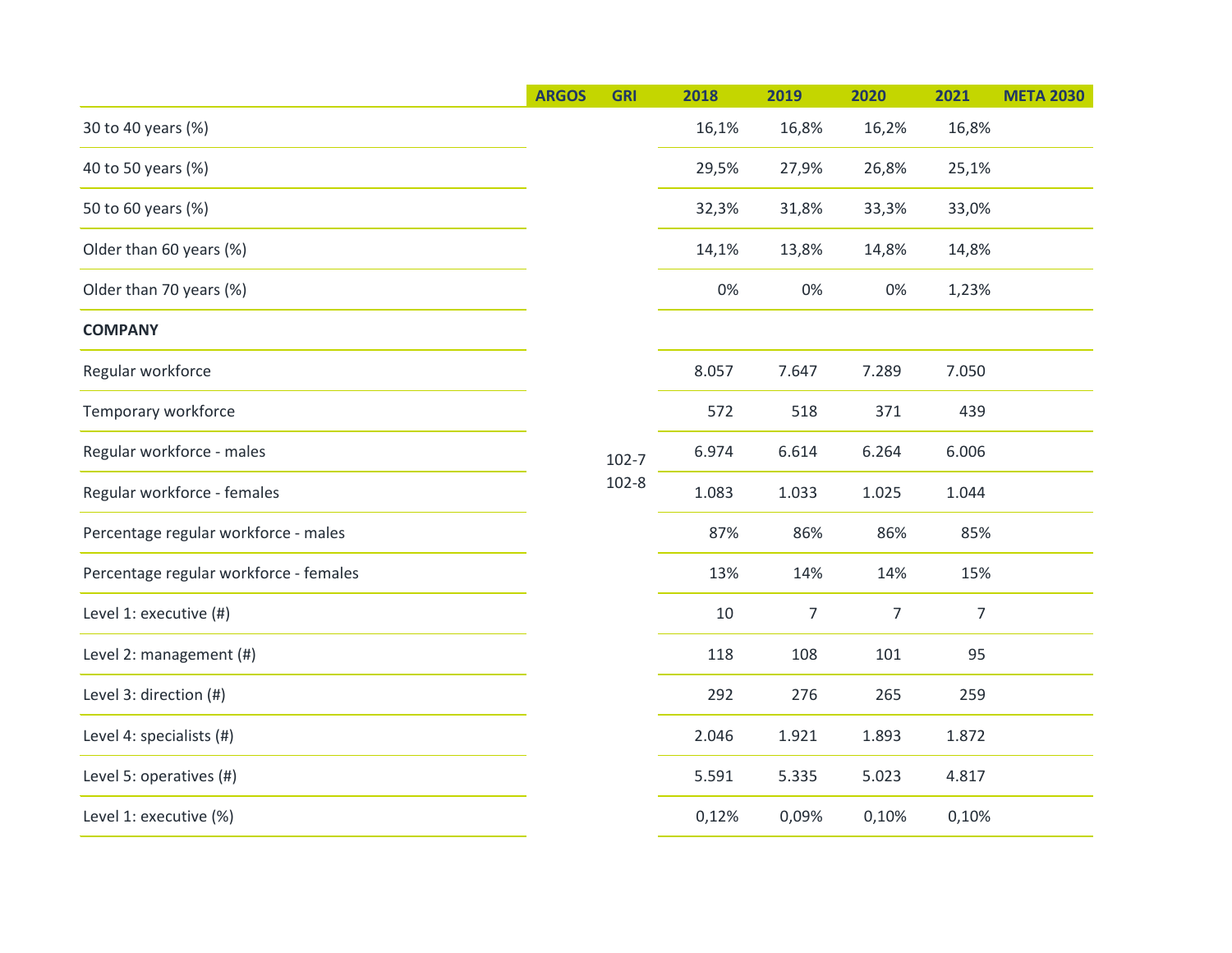|                                  | <b>ARGOS</b> | <b>GRI</b>             | 2018         | 2019         | 2020         | 2021         | <b>META 2030</b> |
|----------------------------------|--------------|------------------------|--------------|--------------|--------------|--------------|------------------|
| Level 2: management (%)          |              |                        | 1,5%         | 1,4%         | 1,4%         | 1,3%         |                  |
| Level 3: direction (%)           |              |                        | 3,6%         | 3,6%         | 3,6%         | 3,7%         |                  |
| Level 4: specialists (%)         |              |                        | 25,4%        | 25,1%        | 26,0%        | 26,6%        |                  |
| Level 5: operatives (%)          |              |                        | 69,4%        | 69,8%        | 68,9%        | 68,3%        |                  |
| Level 1: executive (#) - men     |              |                        | 9            | 6            | 6            | 6            |                  |
| Level 2: management (#) - men    |              |                        | 103          | 93           | 87           | 82           |                  |
| Level 3: direction (#) - men     |              |                        | 212          | 197          | 189          | 178          |                  |
| Level 4: specialists (#) - men   |              |                        | 1.411        | 1.318        | 1.296        | 1.261        |                  |
| Level 5: operatives (#) - men    |              | $102 - 7$<br>$102 - 8$ | 5.239        | 5.000        | 4.686        | 4.479        |                  |
| Level 1: executive (%) - men     |              |                        |              | 90%          | 86%          | 86%          | 86%              |
| Level 2: management (%) - men    |              |                        | 87%          | 86%          | 86%          | 86%          |                  |
| Level 3: direction (%) - men     |              |                        | 73%          | 71%          | 71%          | 69%          |                  |
| Level 4: specialists (%) - men   |              |                        | 69%          | 69%          | 68%          | 67%          |                  |
| Level 5: operatives (%) - men    |              |                        | 94%          | 94%          | 93%          | 93%          |                  |
| Level 1: executive (#) - women   |              |                        | $\mathbf{1}$ | $\mathbf{1}$ | $\mathbf{1}$ | $\mathbf{1}$ |                  |
| Level 2: management (#) - women  |              |                        | 15           | 15           | 14           | 13           |                  |
| Level 3: direction (#) - women   |              |                        | 80           | 79           | 76           | 81           |                  |
| Level 4: specialists (#) - women |              |                        | 635          | 603          | 597          | 611          |                  |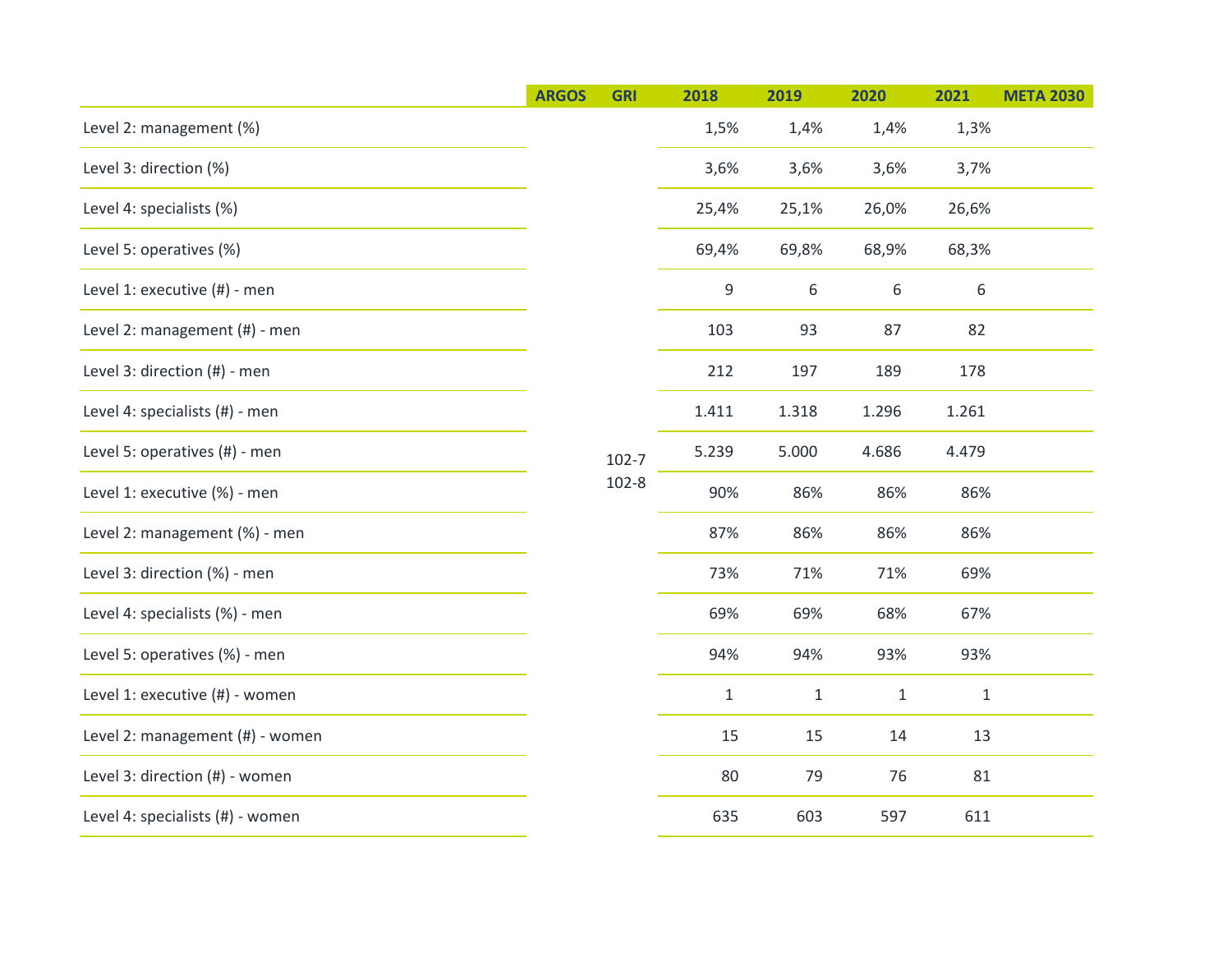|                                  | <b>ARGOS</b> | <b>GRI</b>             | 2018   | 2019                     | 2020                     | 2021   | <b>META 2030</b> |
|----------------------------------|--------------|------------------------|--------|--------------------------|--------------------------|--------|------------------|
| Level 5: operatives (#) - women  |              |                        | 352    | 335                      | 337                      | 338    |                  |
| Level 1: executive (%) - women   |              |                        | 10%    | 14,29%                   | 14,29%                   | 14,29% |                  |
| Level 2: management (%) - women  |              |                        | 12,71% | 13,89%                   | 13,86%                   | 13,68% |                  |
| Level 3: direction (%) - women   |              |                        | 27,40% | 28,62%                   | 28,68%                   | 31,27% |                  |
| Level 4: specialists (%) - women |              |                        | 31,04% | 31,39%                   | 31,54%                   | 32,64% |                  |
| Level 5: operatives (%) - women  |              |                        | 6,30%  | 6,28%                    | 6,71%                    | 7,02%  |                  |
| Younger than 30 years            |              |                        | 730    | 686                      | 575                      | 603    |                  |
| 30 to 40 years                   |              |                        | 2.159  | 2.041                    | 1.880                    | 1.814  |                  |
| 40 to 50 years                   |              | $102 - 7$<br>$102 - 8$ | 2.456  | 2.296                    | 2.170                    | 2.058  |                  |
| 50 to 60 years                   |              |                        |        | 2.115                    | 2.064                    | 2.092  | 2.019            |
| Older than 60 years              |              |                        | 571    | 531                      | 542                      | 523    |                  |
| Older than 70 years              |              |                        |        | $\overline{\phantom{a}}$ | $\overline{\phantom{a}}$ | 33     |                  |
| Younger than 30 years (%)        |              |                        | 9,1%   | 9,0%                     | 7,9%                     | 8,6%   |                  |
| 30 to 40 years (%)               |              |                        | 26,8%  | 26,7%                    | 25,8%                    | 25,7%  |                  |
| 40 to 50 years (%)               |              |                        | 30,5%  | 30,0%                    | 29,8%                    | 29,2%  |                  |
| 50 to 60 years (%)               |              |                        | 26,3%  | 27,0%                    | 28,7%                    | 28,6%  |                  |
| Older than 60 years (%)          |              |                        | 7,1%   | 6,9%                     | 7,4%                     | 7,4%   |                  |
| Older than 70 years (%)          |              |                        | 0%     | 0%                       | 0%                       | 0,47%  |                  |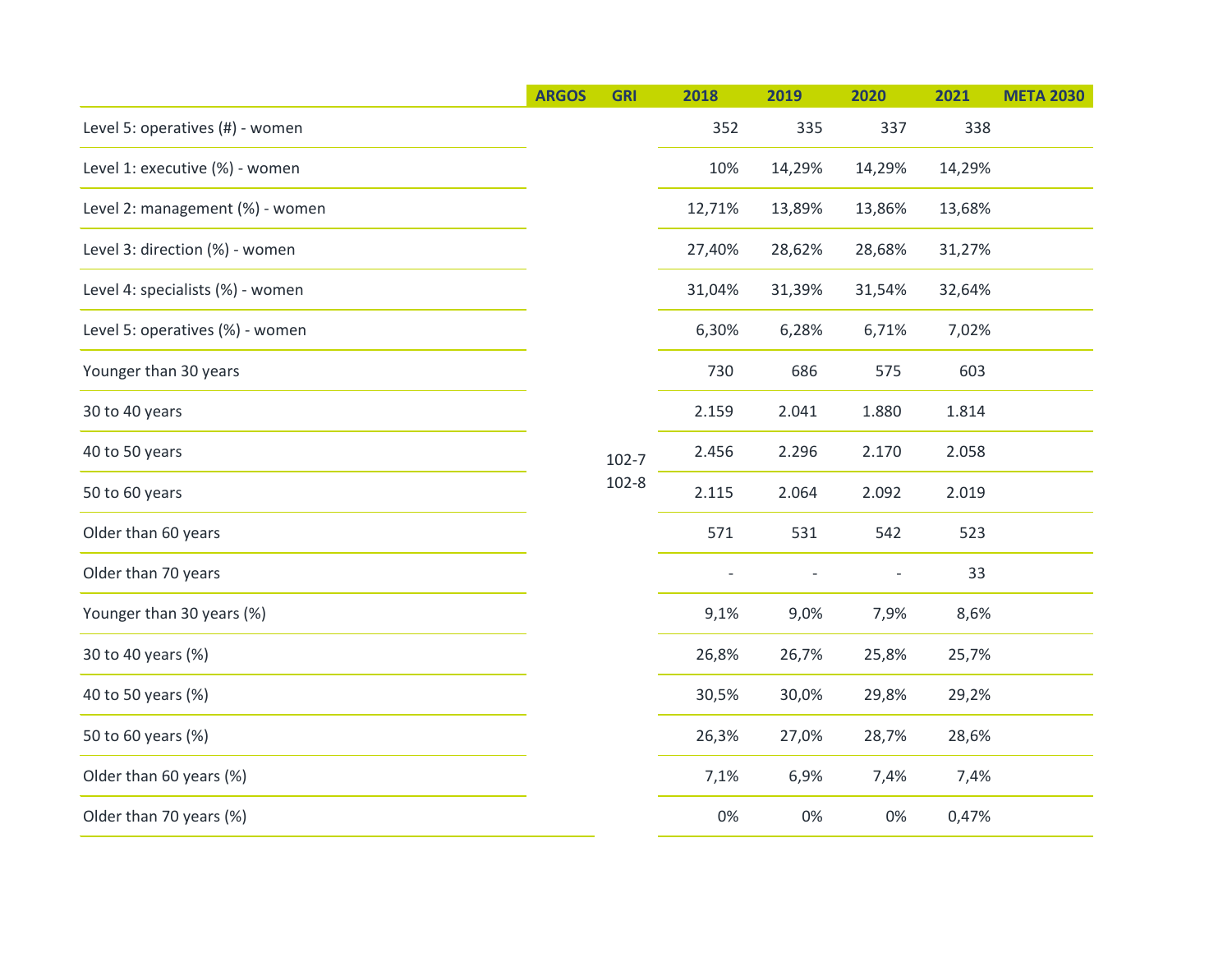|                                                                            | <b>ARGOS</b> | <b>GRI</b> | 2018  | 2019           | 2020           | 2021           | <b>META 2030</b> |
|----------------------------------------------------------------------------|--------------|------------|-------|----------------|----------------|----------------|------------------|
| <b>Employees covered by collective bargaining agreements</b>               |              |            |       |                |                |                |                  |
| <b>COLOMBIA</b>                                                            |              |            |       |                |                |                |                  |
| Total employees covered by collective bargaining agreements                |              |            | 1.589 | 1.632          | 1.629          | 1.742          |                  |
| Percentage of employees covered by collective bargaining<br>agreements (%) |              |            | 40%   | 43%            | 44%            | 47%            |                  |
| <b>CENTRAL AMERICA AND THE CARIBBEAN</b>                                   |              |            |       |                |                |                |                  |
| Total employees covered by collective bargaining agreements                |              |            | 385   | 321            | 276            | 273            |                  |
| Percentage of employees covered by collective bargaining<br>agreements (%) |              | 102-41     | 35%   | 31%            | 29%            | 29%            |                  |
| <b>USA</b>                                                                 |              |            |       |                |                |                |                  |
| Total employees covered by collective bargaining agreements                |              |            | 290   | 278            | 267            | 256            |                  |
| Percentage of employees covered by collective bargaining<br>agreements (%) |              |            | 10%   | 10%            | 10%            | 11%            |                  |
| <b>COMPANY</b>                                                             |              |            |       |                |                |                |                  |
| Total employees covered by collective bargaining agreements                |              |            | 2.264 | 2.231          | 2.172          | 2.271          |                  |
| Percentage of employees covered by collective bargaining<br>agreements (%) |              |            | 28%   | 29%            | 30%            | 32%            |                  |
| <b>Management from the local community</b>                                 |              |            |       |                |                |                |                  |
| <b>COLOMBIA</b>                                                            |              |            |       |                |                |                |                  |
| Number of senior management hired from the local<br>community              |              | $202 - 2$  | 48    | 27             | 30             | 31             |                  |
| Percentage senior management hired from the local<br>community (%)         |              |            | 100%  | 100%           | 85,71%         | 96,88%         |                  |
| <b>CENTRAL AMERICA AND THE CARIBBEAN</b>                                   |              |            |       |                |                |                |                  |
| Number of senior management hired from the local<br>community              |              |            | 0     | $\overline{2}$ | $\overline{2}$ | $\overline{2}$ |                  |
|                                                                            |              |            |       |                |                |                |                  |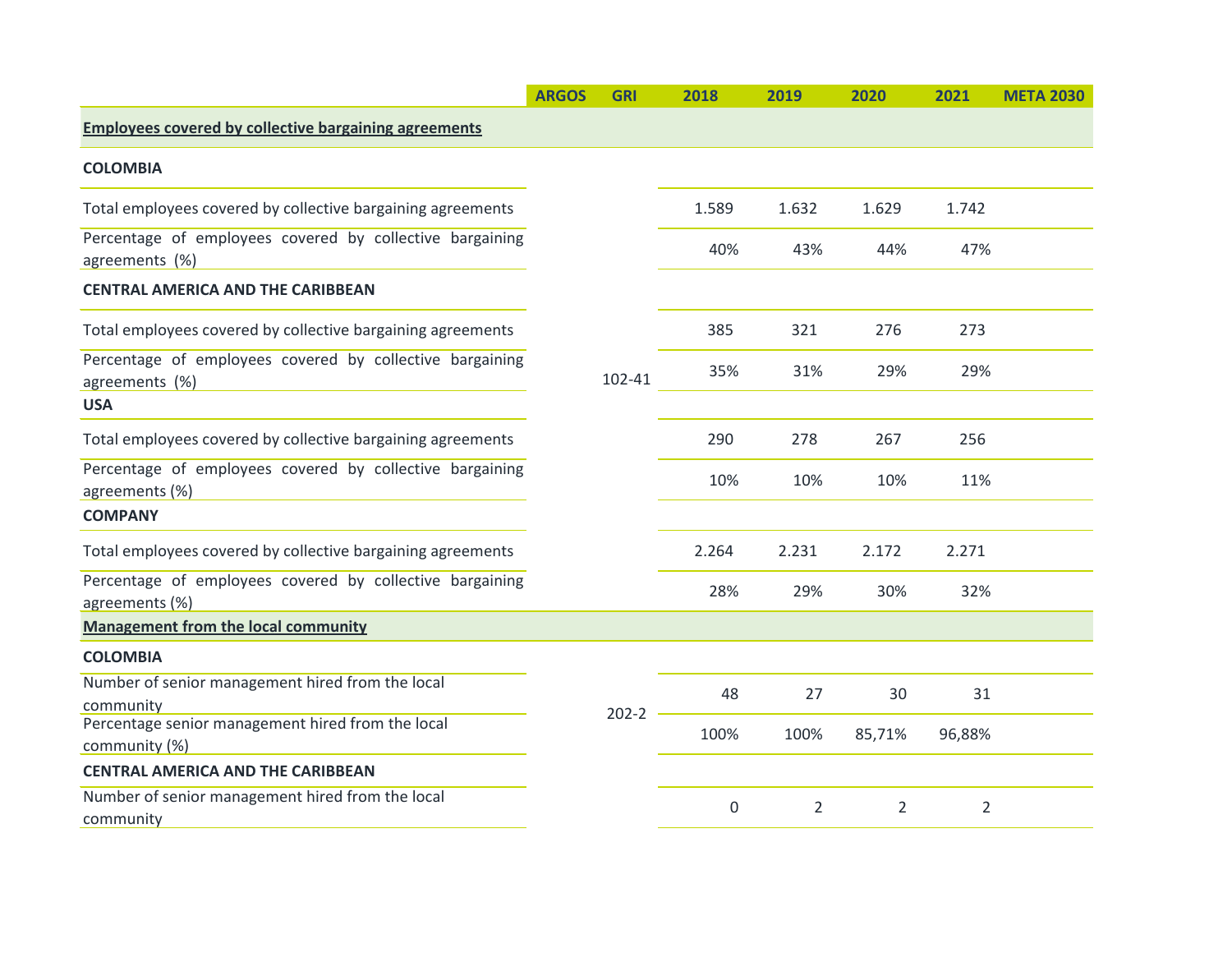|                                                                    | <b>ARGOS</b> | <b>GRI</b> | 2018 | 2019 | 2020         | 2021   | <b>META 2030</b> |
|--------------------------------------------------------------------|--------------|------------|------|------|--------------|--------|------------------|
| Percentage senior management hired from the local<br>community (%) |              |            | 0%   | 13%  | 10,52%       | 16,67% |                  |
| <b>USA</b>                                                         |              |            |      |      |              |        |                  |
| Number of senior management hired from the local<br>community      |              |            | 5    | 6    | $\mathbf{1}$ | 6      |                  |
| Percentage senior management hired from the local<br>community (%) |              | $202 - 2$  | 45%  | 55%  | 10%          | 55%    |                  |
| <b>COMPANY</b>                                                     |              |            |      |      |              |        |                  |
| Number of senior management hired from the local<br>community      |              |            | 53   | 35   | 33           | 39     |                  |
| Percentage senior management hired from the local<br>community (%) |              |            | 77%  | 66%  | 52%          | 71%    |                  |
| New employee hires and employee turnover rate                      |              |            |      |      |              |        |                  |
| <b>COLOMBIA</b>                                                    |              |            |      |      |              |        |                  |
| Employee turnover rate (%)                                         |              |            | 9,6% | 9,7% | 6,1%         | 7,2%   |                  |
| Employee turnover rate - Females (%)                               |              |            | 2,4% | 1,9% | 1,2%         | 1,4%   |                  |
| Employee turnover rate - Males (%)                                 |              |            | 7,1% | 7,8% | 4,9%         | 5,8%   |                  |
| Employee turnover rate - Involuntary (%)                           |              | $401 - 1$  | 1,1% | 1,4% | 1,2%         | 1,3%   |                  |
| Employee turnover rate - Voluntary (%)                             |              |            | 4,4% | 3,2% | 3,0%         | 2,7%   |                  |
| Employee turnover rate - Mutual agreement (%)                      |              |            | 4,1% | 5,1% | 1,9%         | 3,3%   |                  |
| <b>Terminations - Voluntary</b>                                    |              |            | 176  | 120  | 113          | 100    |                  |
| Terminations - Involuntary                                         |              |            | 44   | 54   | 44           | 47     |                  |
| Terminations - Mutual agreements                                   |              |            | 163  | 195  | 72           | 123    |                  |
|                                                                    |              |            |      |      |              |        |                  |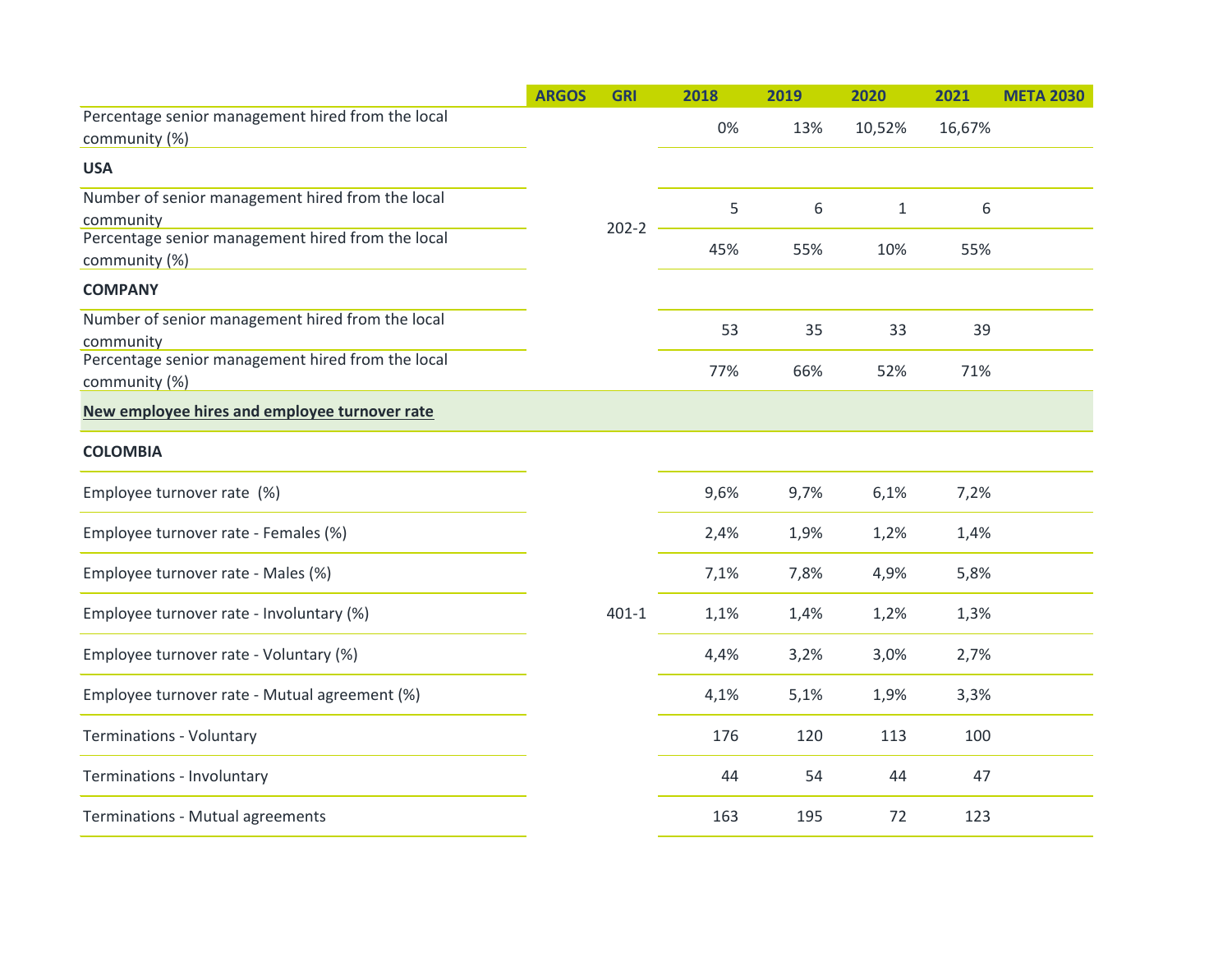|                                               | <b>ARGOS</b> | <b>GRI</b> | 2018 | 2019  | 2020  | 2021 | <b>META 2030</b> |  |
|-----------------------------------------------|--------------|------------|------|-------|-------|------|------------------|--|
| <b>Total terminations</b>                     |              |            | 383  | 369   | 229   | 270  |                  |  |
| <b>Terminations - Females</b>                 |              |            | 98   | 72    | 46    | 51   |                  |  |
| Terminations - Females (%)                    |              |            | 26%  | 20%   | 20%   | 19%  |                  |  |
| <b>Terminations - Males</b>                   |              |            | 285  | 297   | 183   | 219  |                  |  |
| Terminations - Males (%)                      |              |            | 74%  | 80%   | 80%   | 81%  |                  |  |
| Total new hires                               |              |            | 160  | 185   | 152   | 280  |                  |  |
| New hires females                             |              |            | 35   | 34    | 44    | 54   |                  |  |
| New hires Males                               |              | $401 - 1$  | 125  | 151   | 108   | 226  |                  |  |
| New hires females (%)                         |              |            | 22%  | 18%   | 29%   | 19%  |                  |  |
| New hires Males (%)                           |              |            |      | 78%   | 82%   | 71%  | 81%              |  |
| <b>CENTRAL AMERICA AND THE CARIBBEAN</b>      |              |            |      |       |       |      |                  |  |
| Employee turnover rate (%)                    |              |            | 9,7% | 17,9% | 14,6% | 8,7% |                  |  |
| Employee turnover rate - Females (%)          |              |            | 2,1% | 3,8%  | 2,1%  | 2,2% |                  |  |
| Employee turnover rate - Males (%)            |              |            | 7,6% | 14,1% | 12,5% | 6,5% |                  |  |
| Employee turnover rate - Involuntary (%)      |              |            | 2,4% | 2,9%  | 5,9%  | 1,8% |                  |  |
| Employee turnover rate - Voluntary (%)        |              |            | 3,8% | 4,9%  | 2,3%  | 2,7% |                  |  |
| Employee turnover rate - Mutual agreement (%) |              |            | 3,5% | 10,1% | 6,4%  | 4,3% |                  |  |
| <b>Terminations - Voluntary</b>               |              |            | 42   | 50    | 22    | 25   |                  |  |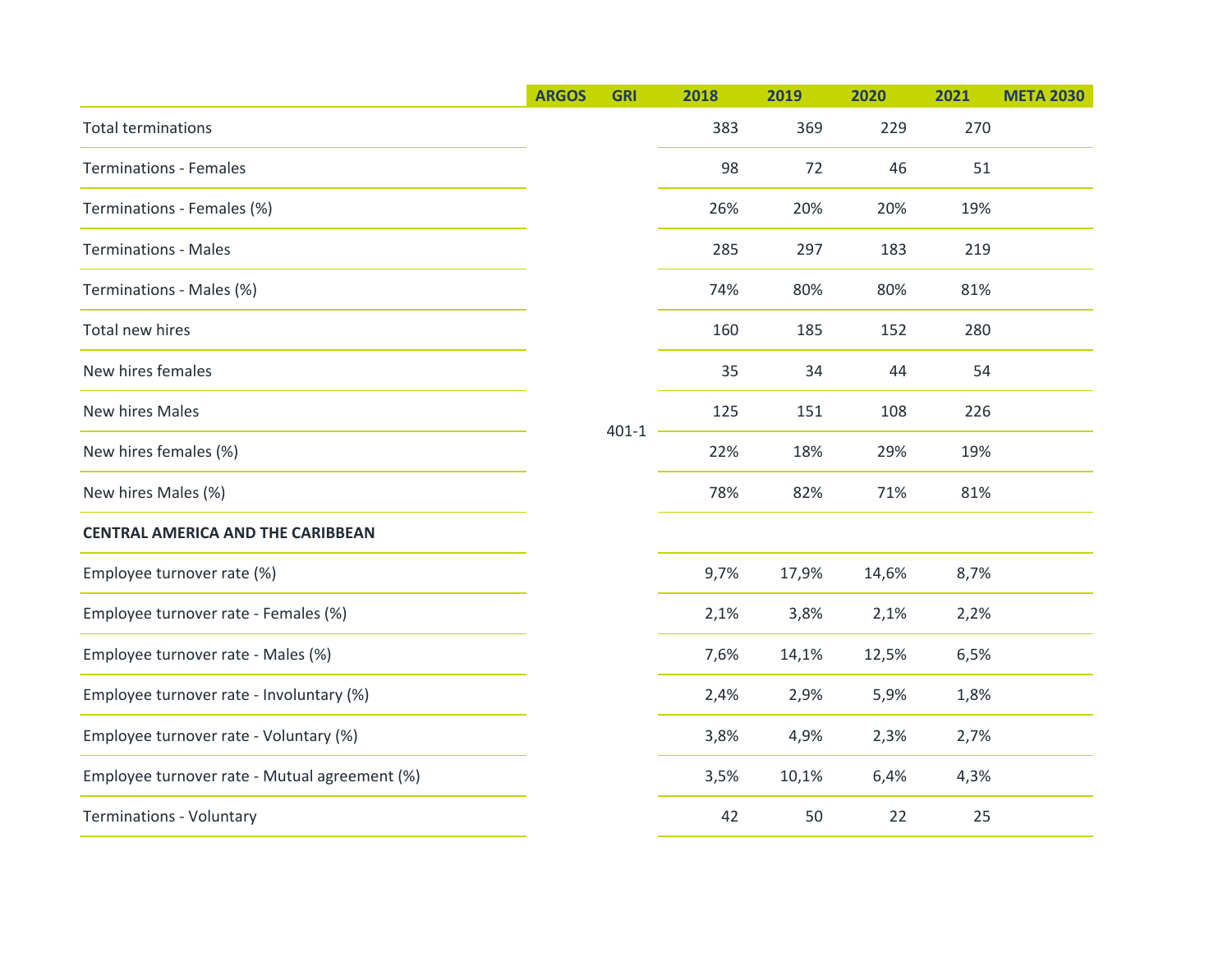|                                          | <b>ARGOS</b> | <b>GRI</b> | 2018  | 2019    | 2020  | 2021  | <b>META 2030</b> |
|------------------------------------------|--------------|------------|-------|---------|-------|-------|------------------|
| Terminations - Involuntary               |              |            | 27    | 30      | 55    | 17    |                  |
| Terminations - Mutual agreements         |              |            | 39    | 103     | 60    | 40    |                  |
| <b>Total terminations</b>                |              |            | 108   | 183     | 137   | 82    |                  |
| <b>Terminations - Females</b>            |              |            | 23    | 39      | 20    | 21    |                  |
| Terminations - Females (%)               |              |            | 21%   | 21%     | 15%   | 26%   |                  |
| <b>Terminations - Males</b>              |              |            | 85    | 144     | 117   | 61    |                  |
| Terminations - Males (%)                 |              |            | 79%   | 79%     | 85%   | 74%   |                  |
| Total new hires                          |              | $401 - 1$  | 82    | 93      | 54    | 85    |                  |
| New hires females                        |              |            | 16    | 23      | 12    | 28    |                  |
| New hires Males                          |              |            | 66    | 70      | 42    | 57    |                  |
| New hires females (%)                    |              |            | 19,5% | 24,7%   | 22,2% | 32,9% |                  |
| New hires Males (%)                      |              |            | 80,5% | 75,3%   | 77,8% | 67,1% |                  |
| <b>USA</b>                               |              |            |       |         |       |       |                  |
| Employee turnover rate (%)               |              |            | 36,2% | 2996,5% | 26,5% | 33,7% |                  |
| Employee turnover rate - Females (%)     |              |            | 2,0%  | 2,0%    | 1,3%  | 2,3%  |                  |
| Employee turnover rate - Males (%)       |              |            | 34,2% | 28,0%   | 25,1% | 31,4% |                  |
| Employee turnover rate - Involuntary (%) |              |            | 10,1% | 12,3%   | 12,1% | 13,5% |                  |
| Employee turnover rate - Voluntary (%)   |              |            | 16,9% | 16,3%   | 12,9% | 19,0% |                  |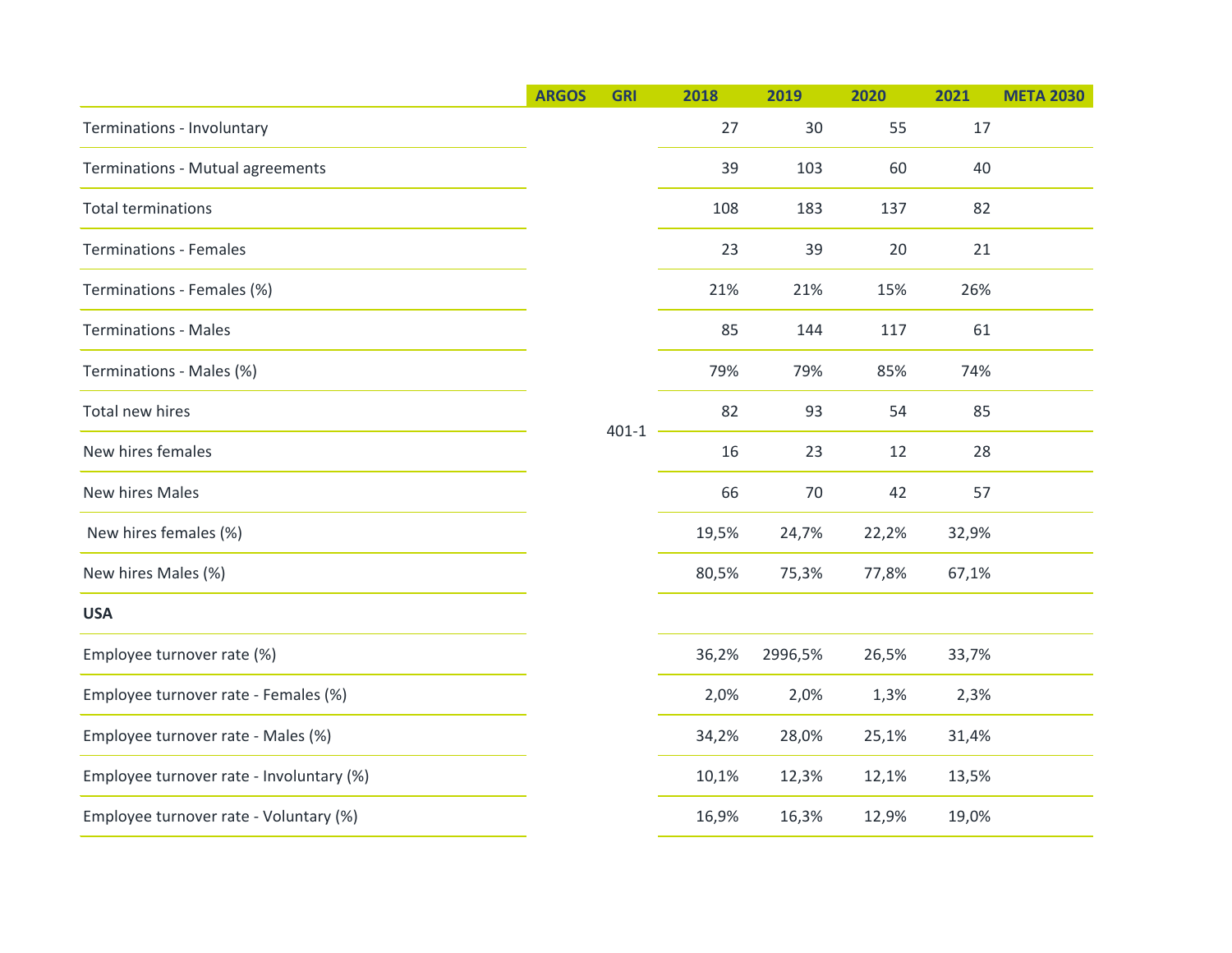|                                               | <b>ARGOS</b> | <b>GRI</b> | 2018  | 2019  | 2020  | 2021  | <b>META 2030</b> |  |
|-----------------------------------------------|--------------|------------|-------|-------|-------|-------|------------------|--|
| Employee turnover rate - Mutual agreement (%) |              |            | 9,1%  | 1,4%  | 1,5%  | 1,2%  |                  |  |
| <b>Terminations - Voluntary</b>               |              |            | 496   | 458   | 337   | 450   |                  |  |
| Terminations - Involuntary                    |              |            | 297   | 346   | 316   | 318   |                  |  |
| Terminations - Mutual agreements              |              |            | 267   | 39    | 40    | 29    |                  |  |
| <b>Total terminations</b>                     |              |            | 1.060 | 843   | 693   | 797   |                  |  |
| <b>Terminations - Females</b>                 |              |            | 58    | 55    | 35    | 54    |                  |  |
| Terminations - Females (%)                    |              |            | 5%    | 7%    | 5,05% | 6,78% |                  |  |
| <b>Terminations - Males</b>                   |              | $401 - 1$  | 1.002 | 788   | 658   | 743   |                  |  |
| Terminations - Males (%)                      |              |            | 95%   | 93%   | 95%   | 93%   |                  |  |
| Total new hires                               |              |            |       | 815   | 942   | 511   | 799              |  |
| New hires females                             |              |            | 56    | 68    | 39    | 73    |                  |  |
| New hires Males                               |              |            | 759   | 874   | 472   | 726   |                  |  |
| New hires females (%)                         |              |            | 6,9%  | 7,2%  | 7,6%  | 9,1%  |                  |  |
| New hires Males (%)                           |              |            | 93,1% | 92,8% | 92,4% | 90,9% |                  |  |
| <b>COMPANY</b>                                |              |            |       |       |       |       |                  |  |
| Employee turnover rate (%)                    |              |            | 19,3% | 18,2% | 14,5% | 16,3% |                  |  |
| Employee turnover rate - Females (%)          |              |            | 2,2%  | 2,2%  | 1,4%  | 1,8%  |                  |  |
| Employee turnover rate - Males (%)            |              |            | 17,0% | 16,1% | 13,1% | 14,5% |                  |  |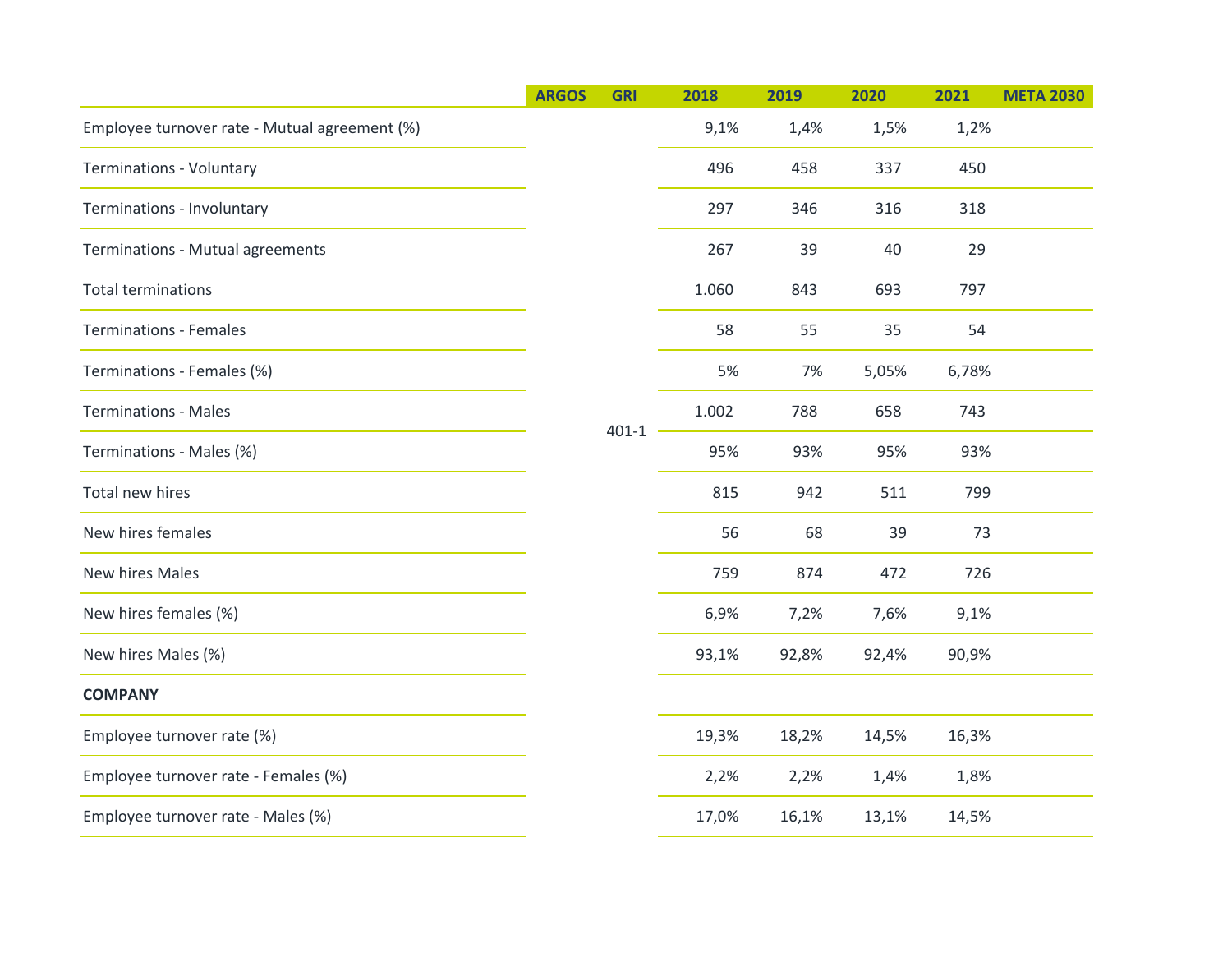|                                               | <b>ARGOS</b> | <b>GRI</b> | 2018   | 2019   | 2020   | 2021   | <b>META 2030</b> |
|-----------------------------------------------|--------------|------------|--------|--------|--------|--------|------------------|
| Employee turnover rate - Involuntary (%)      |              |            | 4,6%   | 5,6%   | 5,7%   | 5,4%   |                  |
| Employee turnover rate - Voluntary (%)        |              |            | 8,9%   | 8,2%   | 6,5%   | 8,2%   |                  |
| Employee turnover rate - Mutual agreement (%) |              |            | 5,8%   | 4,4%   | 2,4%   | 2,7%   |                  |
| <b>Terminations - Voluntary</b>               |              |            | 714    | 628    | 472    | 575    |                  |
| Terminations - Involuntary                    |              |            | 368    | 430    | 415    | 382    |                  |
| Terminations - Mutual agreements              |              |            | 469    | 337    | 172    | 192    |                  |
| <b>Total terminations</b>                     |              | $401 - 1$  | 1.551  | 1.395  | 1.059  | 1.149  |                  |
| <b>Terminations - Females</b>                 |              |            | 179    | 166    | 101    | 126    |                  |
| Terminations - Females (%)                    |              |            | 12%    | 12%    | 9,54%  | 10,97% |                  |
| <b>Terminations - Males</b>                   |              |            | 1372   | 1229   | 958    | 1023   |                  |
| Terminations - Males (%)                      |              |            | 88%    | 88%    | 90,46% | 89,03% |                  |
| Total new hires                               |              |            | 1.057  | 1.220  | 717    | 1.164  |                  |
| New hires females                             |              |            | 107    | 125    | 95     | 155    |                  |
| New hires Males                               |              |            | 950    | 1.095  | 622    | 1.009  |                  |
| New hires females (%)                         |              |            | 10,12% | 10,25% | 13,25% | 13,32% |                  |
| New hires Males (%)                           |              |            | 89,88% | 89,75% | 86,75% | 86,68% |                  |
| <b>Training per year</b>                      |              |            |        |        |        |        |                  |
| <b>COLOMBIA</b>                               |              |            |        |        |        |        |                  |
| Total training hours - Executive              |              | $404 - 1$  | 78     | 51     | 35     | 92     |                  |
| Total training hours - Management             |              |            | 2.375  | 3.054  | 1.655  | 1.319  |                  |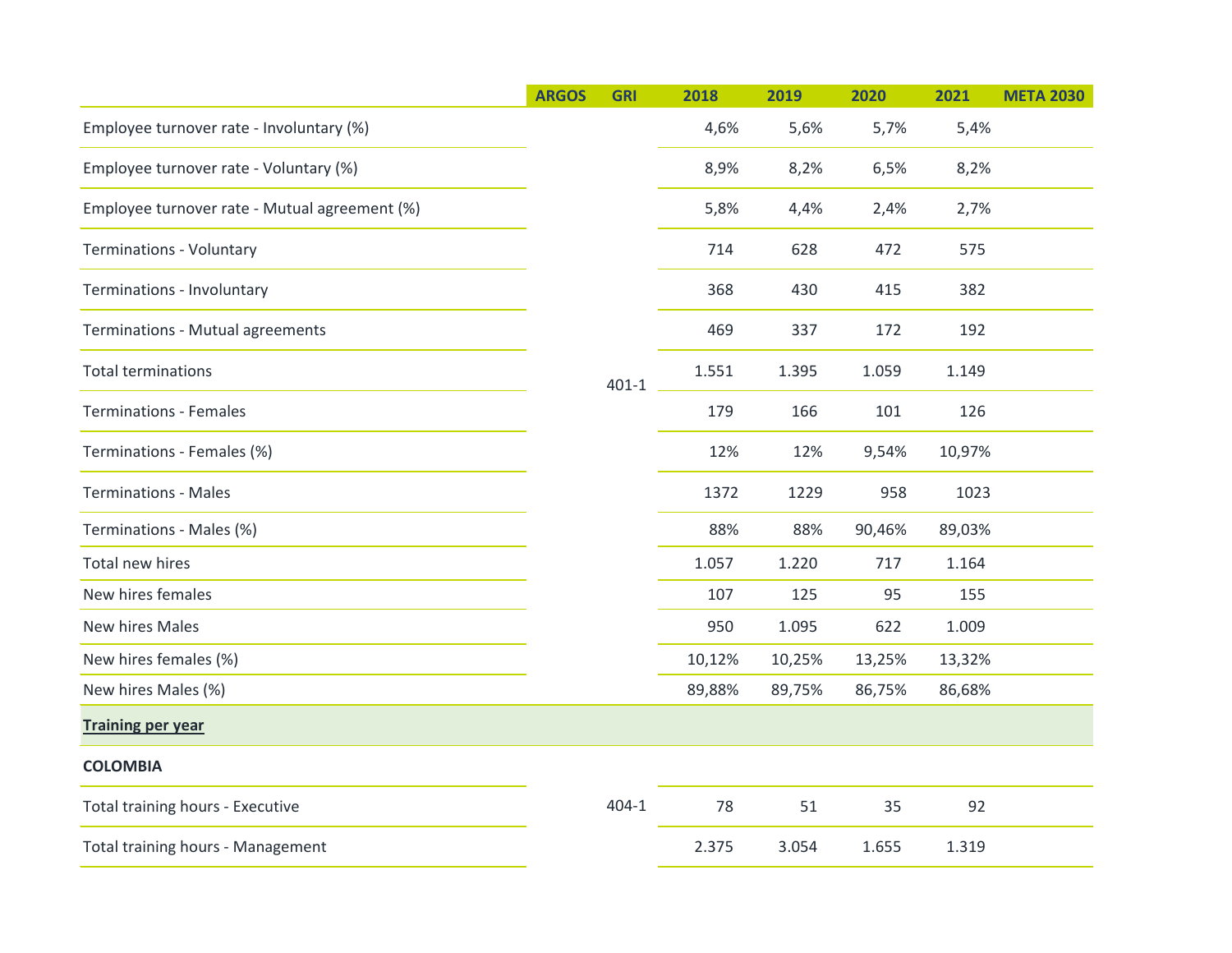|                                                      | <b>ARGOS</b> | <b>GRI</b> | 2018    | 2019                              | 2020                     | 2021    | <b>META 2030</b> |  |
|------------------------------------------------------|--------------|------------|---------|-----------------------------------|--------------------------|---------|------------------|--|
| Total training hours - Direction                     |              |            | 6.932   | 6.872                             | 8.034                    | 6.746   |                  |  |
| <b>Total training hours - Specialists</b>            |              |            | 41.405  | 49.266                            | 55.942                   | 47.738  |                  |  |
| <b>Total training hours - Operatives</b>             |              |            | 136.007 | 130.644                           | 112.584                  | 155.896 |                  |  |
| Total classroom style training hours - Executive     |              |            | 70      | $\overline{\phantom{a}}$          | 16                       | 31      |                  |  |
| Total classroom style training hours - Management    |              |            | 2.032   | $\overline{\phantom{a}}$          | 913                      | 485     |                  |  |
| Total classroom style training hours - Direction     |              |            | 5.559   | 3.793<br>$\overline{\phantom{a}}$ |                          | 3.184   |                  |  |
| Total classroom style training hours - Specialists   |              |            | 34.085  | $\overline{\phantom{a}}$          | 23.447                   | 21.370  |                  |  |
| Total classroom style training hours - Operatives    |              |            |         | 117.342                           | $\overline{\phantom{a}}$ | 54.101  | 96.724           |  |
| Total classroom style training hours                 |              | $404 - 1$  | 159.089 | 161.357                           | 82.270                   | 121.795 |                  |  |
| Hours of classroom style training by gender - FEMALE |              |            | 23.097  | $\overline{\phantom{a}}$          | 11.758                   | 14.114  |                  |  |
| Hours of classroom style training by gender - MALE   |              |            | 135.992 | $\overline{\phantom{a}}$          | 70.513                   | 107.681 |                  |  |
| Total virtual training hours - Executive             |              |            | 8       | $\bar{a}$                         | 19                       | 61      |                  |  |
| Total virtual training hours - Management            |              |            | 344     | $\bar{a}$                         | 741                      | 834     |                  |  |
| Total virtual training hours - Direction             |              |            | 1.373   | $\overline{\phantom{a}}$          | 4.241                    | 3.562   |                  |  |
| Total virtual training hours - Specialists           |              |            | 7.319   | $\overline{\phantom{a}}$          | 32.495                   | 26.367  |                  |  |
| Total virtual training hours - Operatives            |              |            | 18.665  | $\overline{\phantom{a}}$          | 58.483                   | 59.172  |                  |  |
| Total virtual training hours                         |              |            | 27.708  | $\overline{\phantom{a}}$          | 95.979                   | 89.995  |                  |  |
| Hours of virtual training by gender - FEMALE         |              |            | 6.246   | $\overline{\phantom{a}}$          | 18.542                   | 20.333  |                  |  |
| Hours of virtual training by gender - MALE           |              |            | 21.462  | $\qquad \qquad \blacksquare$      | 77.437                   | 69.662  |                  |  |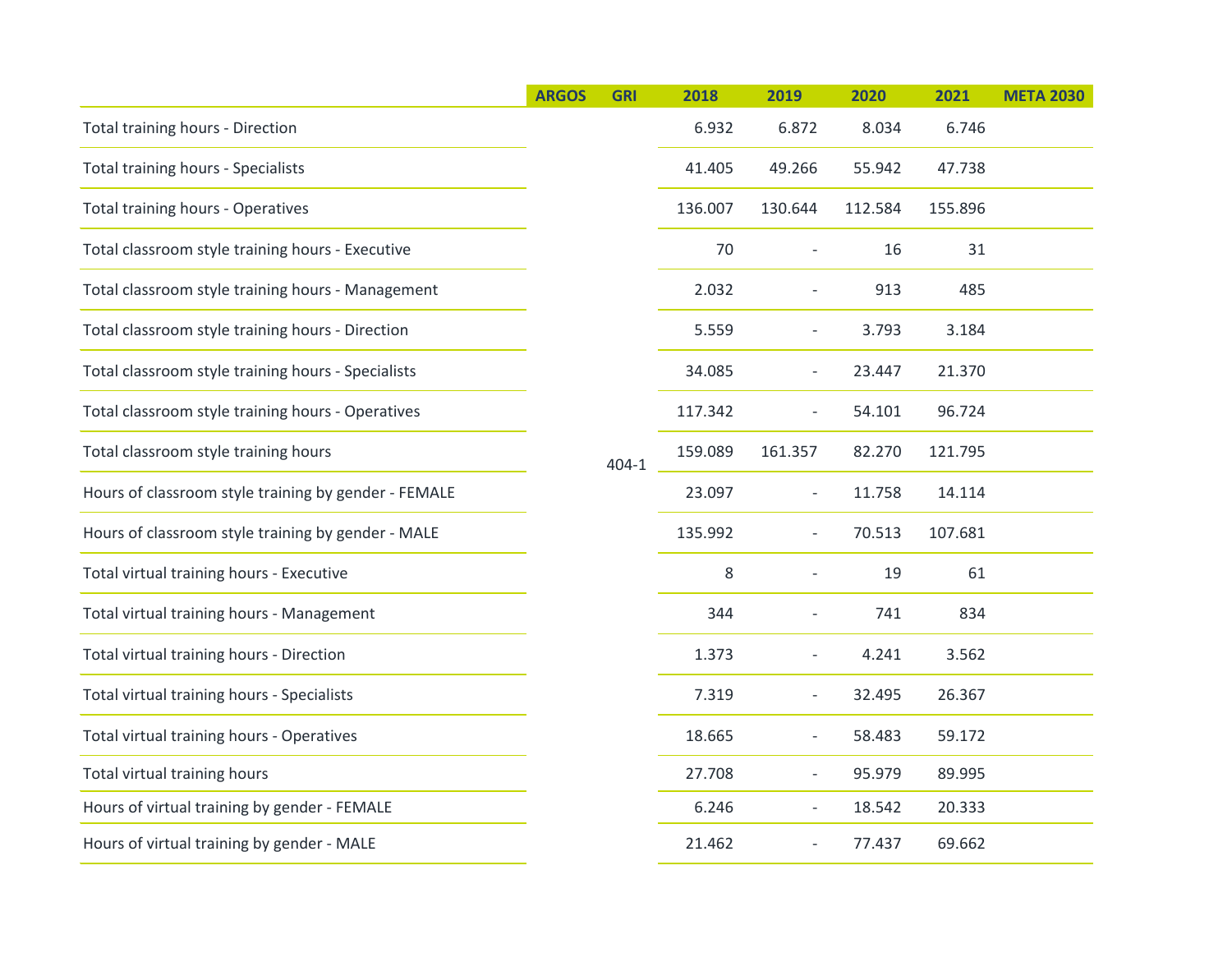|                                                      | <b>ARGOS</b> | <b>GRI</b> | 2018   | 2019                     | 2020                     | 2021   | <b>META 2030</b> |
|------------------------------------------------------|--------------|------------|--------|--------------------------|--------------------------|--------|------------------|
| <b>CENTRAL AMERICA AND THE CARIBBEAN</b>             |              |            |        |                          |                          |        |                  |
| Total training hours - Executive                     |              |            |        |                          |                          |        |                  |
| Total training hours - Management                    |              |            | 505    | 671                      | 776                      | 821    |                  |
| Total training hours - Direction                     |              |            | 1.922  | 2.869                    | 3.689                    | 2.929  |                  |
| <b>Total training hours - Specialists</b>            |              |            | 21.777 | 19.663                   | 28.235                   | 24.352 |                  |
| <b>Total training hours - Operatives</b>             |              |            | 13.296 | 15.553                   | 23.162                   | 11.383 |                  |
| Total classroom style training hours - Executive     |              |            |        |                          |                          |        |                  |
| Total classroom style training hours - Management    |              | $404 - 1$  | 422    |                          | 303                      | 155    |                  |
| Total classroom style training hours - Direction     |              |            | 1.665  | $\overline{\phantom{0}}$ | 1.710                    | 554    |                  |
| Total classroom style training hours - Specialists   |              |            |        | 18.398                   | $\overline{\phantom{a}}$ | 15.209 | 6.881            |
| Total classroom style training hours - Operatives    |              |            | 10.739 | $\overline{\phantom{a}}$ | 17.572                   | 7.615  |                  |
| Total classroom style training hours                 |              |            | 31.224 | 33.993                   | 34.794                   | 15.204 |                  |
| Hours of classroom style training by gender - FEMALE |              |            | 8.454  | $\bar{\phantom{a}}$      | 3.704                    | 3.175  |                  |
| Hours of classroom style training by gender - MALE   |              |            | 22.770 | $\overline{\phantom{a}}$ | 31.090                   | 12.029 |                  |
| Total virtual training hours - Executive             |              |            |        |                          |                          |        |                  |
| Total virtual training hours - Management            |              |            | 83     | $\overline{\phantom{a}}$ | 472                      | 666    |                  |
| Total virtual training hours - Direction             |              |            | 257    | $\overline{\phantom{a}}$ | 1.979                    | 2.375  |                  |
| Total virtual training hours - Specialists           |              |            | 3.379  | $\overline{\phantom{a}}$ | 13.025                   | 17.472 |                  |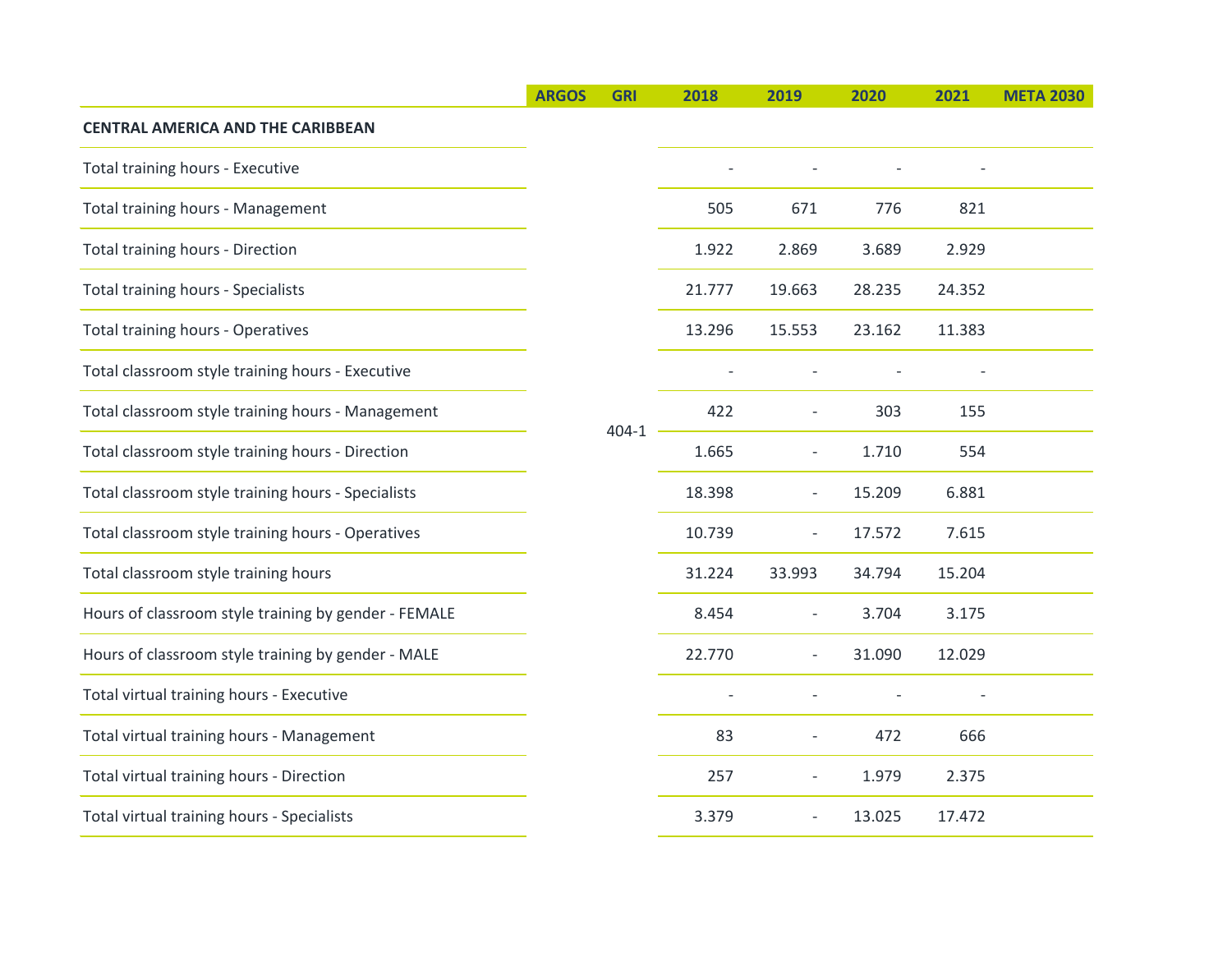| <b>ARGOS</b> | <b>GRI</b> | 2018         | 2019                     | 2020           | 2021         | <b>META 2030</b> |
|--------------|------------|--------------|--------------------------|----------------|--------------|------------------|
|              |            | 2.557        |                          | 5.590          | 3.769        |                  |
|              |            | 6.276        | 4.763                    | 21.067         | 24.282       |                  |
|              |            | 1.878        | $\bar{a}$                | 8.052          | 9.569        |                  |
|              |            | 4.398        | $\bar{a}$                | 13.015         | 14.712       |                  |
|              |            |              |                          |                |              |                  |
|              |            | $\mathbf{1}$ | 3                        | $\overline{2}$ | $\mathbf{1}$ |                  |
|              |            | 863          | 596                      | 310            | 330          |                  |
|              |            | 1.930        | 2.212                    | 905            | 1.057        |                  |
|              |            | 14.279       | 11.039                   | 7.546          | 6.654        |                  |
|              |            | 107.750      | 109.378                  | 18.850         | 18.706       |                  |
|              |            |              |                          |                |              |                  |
|              |            | 804          | $\overline{\phantom{a}}$ | 184            | 163          |                  |
|              |            | 1.761        | $\overline{\phantom{a}}$ | 533            | 790          |                  |
|              |            | 12.399       | $\overline{\phantom{a}}$ | 5.125          | 4.586        |                  |
|              |            | 107.507      | $\overline{\phantom{a}}$ | 16.175         | 18.069       |                  |
|              |            | 122.471      | 119.377                  | 22.016         | 23.607       |                  |
|              |            | 5.550        | $\overline{\phantom{a}}$ | 823            | 1.568        |                  |
|              |            | 116.921      | $\overline{\phantom{a}}$ | 21.193         | 22.039       |                  |
|              |            | $404 - 1$    |                          |                |              |                  |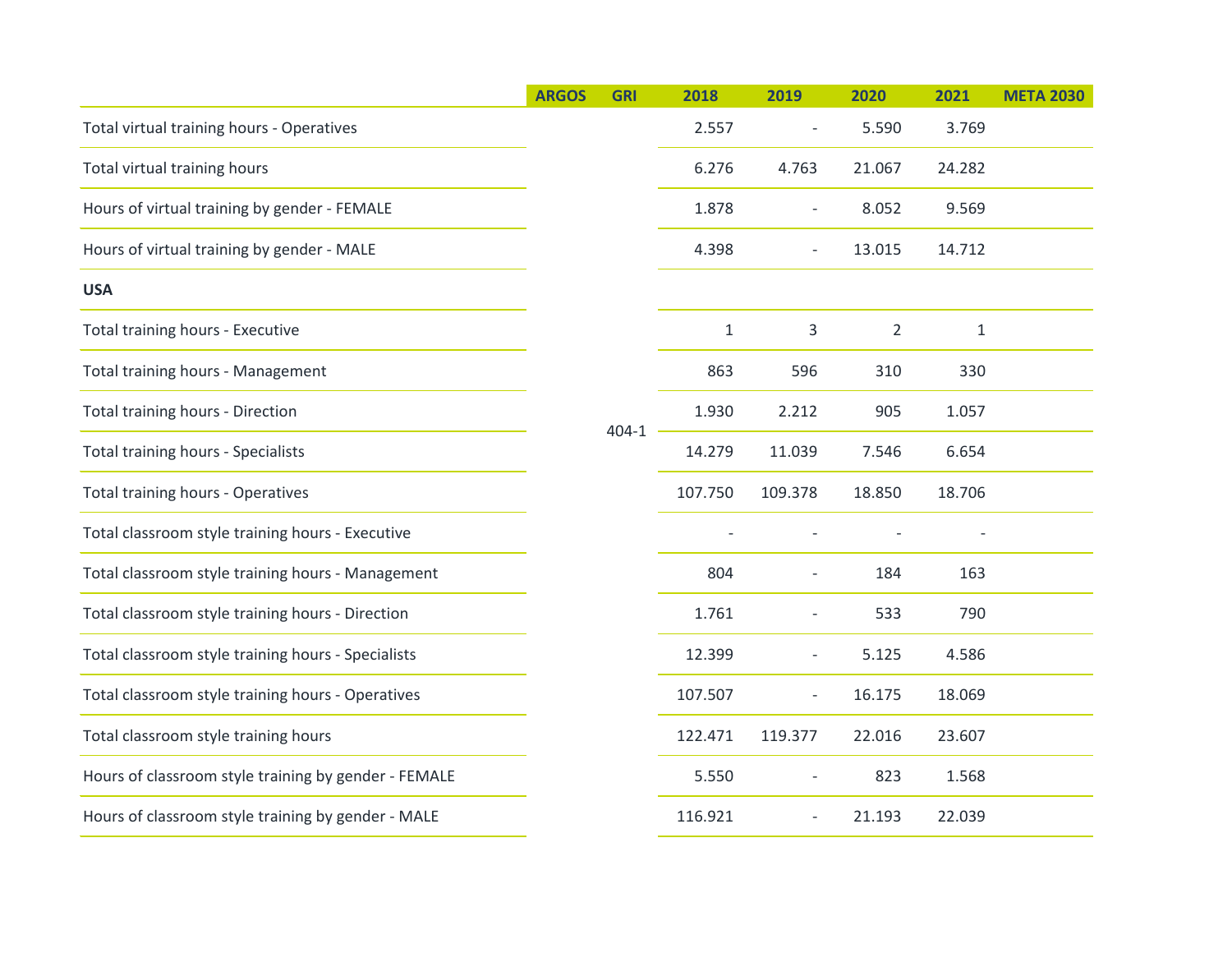|                                                     | <b>ARGOS</b> | <b>GRI</b> | 2018    | 2019                     | 2020           | 2021         | <b>META 2030</b> |
|-----------------------------------------------------|--------------|------------|---------|--------------------------|----------------|--------------|------------------|
| Total virtual training hours - Executive            |              |            | 1       |                          | $\overline{2}$ | $\mathbf{1}$ |                  |
| Total virtual training hours - Management           |              |            | 60      |                          | 126            | 167          |                  |
| Total virtual training hours - Direction            |              |            | 169     | $\overline{a}$           | 372            | 267          |                  |
| Total virtual training hours - Specialists          |              |            | 1.880   | $\overline{\phantom{0}}$ | 2.420          | 2.068        |                  |
| Total virtual training hours - Operatives           |              |            | 243     | $\bar{\phantom{a}}$      | 2.675          | 636          |                  |
| Total virtual training hours                        |              |            | 2.351   | 3.851                    | 5.595          | 3.139        |                  |
| Hours of virtual training by gender - FEMALE        |              |            | 485     | $\overline{a}$           | 505            | 566          |                  |
| Hours of virtual training by gender - MALE          |              |            | 1.867   | $\overline{\phantom{a}}$ | 5.090          | 2.574        |                  |
| <b>COMPANY</b>                                      |              |            |         |                          |                |              |                  |
| Total training hours - Executive                    |              |            | 79      | 53                       | 36             | 93           |                  |
| Total training hours - Management                   |              |            | 3.743   | 4.321                    | 2.740          | 2.469        |                  |
| Total training hours - Direction                    |              |            | 10.783  | 11.953                   | 12.628         | 10.732       |                  |
| <b>Total training hours - Specialists</b>           |              |            | 77.461  | 79.968                   | 91.722         | 78.744       |                  |
| <b>Total training hours - Operatives</b>            |              |            | 257.053 | 255.575                  | 154.596        | 185.985      |                  |
| Total training hours - Classroom-style - Executive  |              | $404 - 1$  | 70      | 37                       | 16             | 31           |                  |
| Total training hours - Classroom-style - Management |              |            | 3.257   | 3.793                    | 1.401          | 803          |                  |
| Total training hours - Classroom-style - Direction  |              |            | 8.984   | 10.405                   | 6.035          | 4.527        |                  |
| Total training hours - Classroom-style - Specialist |              |            | 64.883  | 70.572                   | 43.782         | 32.837       |                  |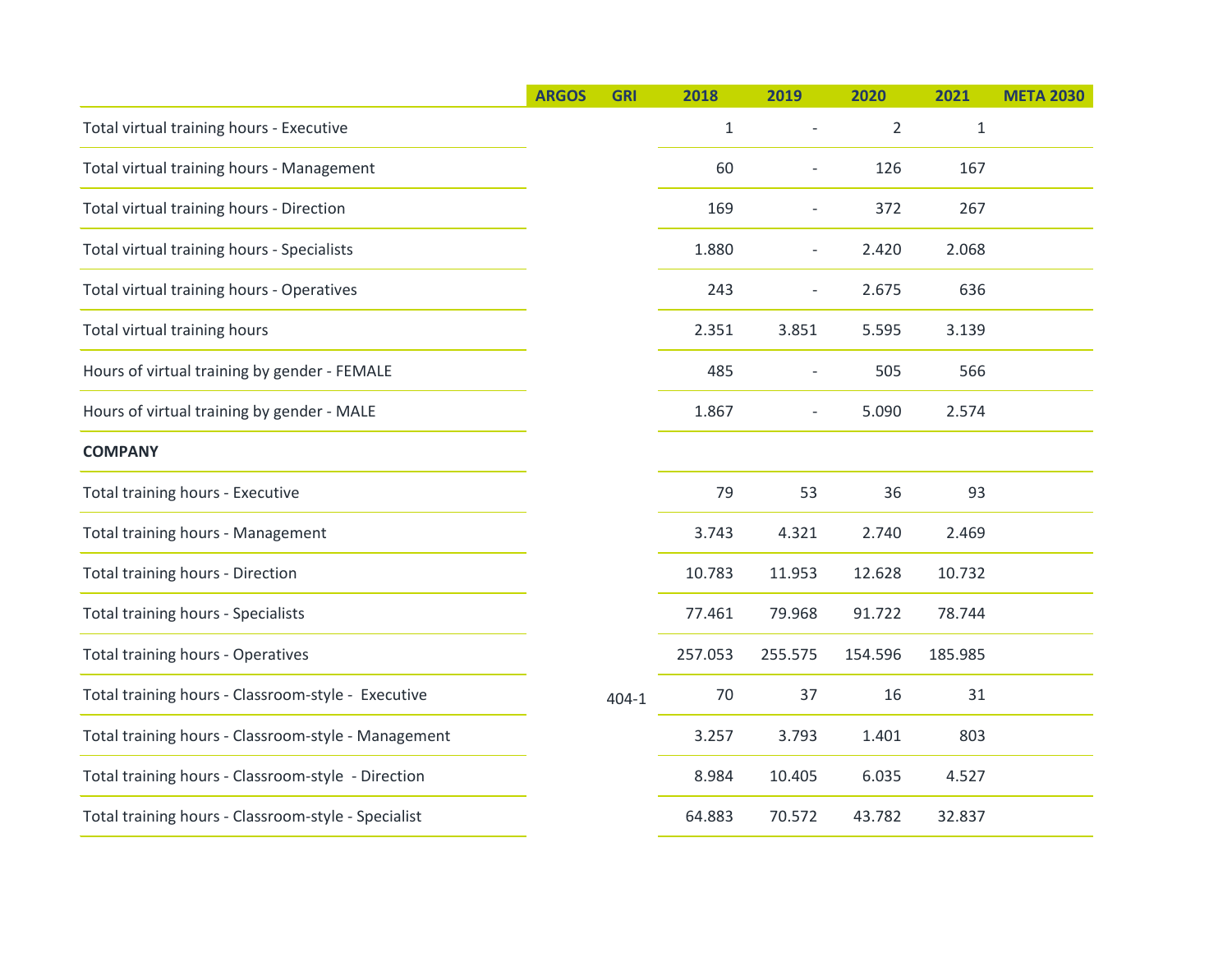|                                                      | <b>ARGOS</b> | <b>GRI</b> | 2018    | 2019    | 2020    | 2021    | <b>META 2030</b> |
|------------------------------------------------------|--------------|------------|---------|---------|---------|---------|------------------|
| Total training hours - Classroom-style - Operatives  |              |            | 235.589 | 229.919 | 87.848  | 122.408 |                  |
| Total classroom style training hours                 |              |            | 312.784 | 314.726 | 139.081 | 160.606 |                  |
| Hours of classroom style training by gender - FEMALE |              |            | 37.102  | 38.886  | 16.286  | 18.856  |                  |
| Hours of classroom style training by gender - MALE   |              |            | 275.682 | 275.840 | 122.796 | 141.750 |                  |
| Total virtual training hours - Executive             |              |            | 9       | 17      | 21      | 62      |                  |
| Total virtual training hours - Management            |              |            | 486     | 528     | 1.339   | 1.666   |                  |
| Total virtual training hours - Direction             |              |            | 1.799   | 1.547   | 6.592   | 6.205   |                  |
| Total virtual training hours - Specialist            |              |            | 12.578  | 9.396   | 47.940  | 45.907  |                  |
| Total virtual training hours - Operatives            |              |            | 21.464  | 25.656  | 66.748  | 63.577  |                  |
| Total virtual training hours                         |              |            | 36.335  | 37.145  | 122.641 | 117.416 |                  |
| Hours of virtual style training by gender - FEMALE   |              |            | 8.609   | 8.394   | 27.099  | 30.468  |                  |
| Hours of virtual style training by gender - MALE     |              |            | 27.726  | 28.750  | 95.542  | 86.948  |                  |
| <b>Total training hours</b>                          |              |            | 349.119 | 351.870 | 261.721 | 278.022 |                  |
| Performance assessment - employees receiving regular |              |            |         |         |         |         |                  |
| performance and career development reviews (%)       |              |            |         |         |         |         |                  |
| <b>COLOMBIA</b>                                      |              |            |         |         |         |         |                  |
| Level 1: Executive                                   |              |            | 100%    | 100%    | 100%    | 100%    |                  |
| Level 2: Management                                  |              |            | 100%    | 100%    | 100%    | 100%    |                  |
| Level 3: direction                                   |              |            | 100%    | 100%    | 100%    | 100%    |                  |
| Level 4: specialists                                 |              |            | 100%    | 100%    | 100%    | 100%    |                  |
| Level 5: operatives                                  |              |            | 100%    | 100%    | 100%    | 100%    |                  |
| <b>Total Argos</b>                                   |              |            | 100%    | 100%    | 100%    | 100%    |                  |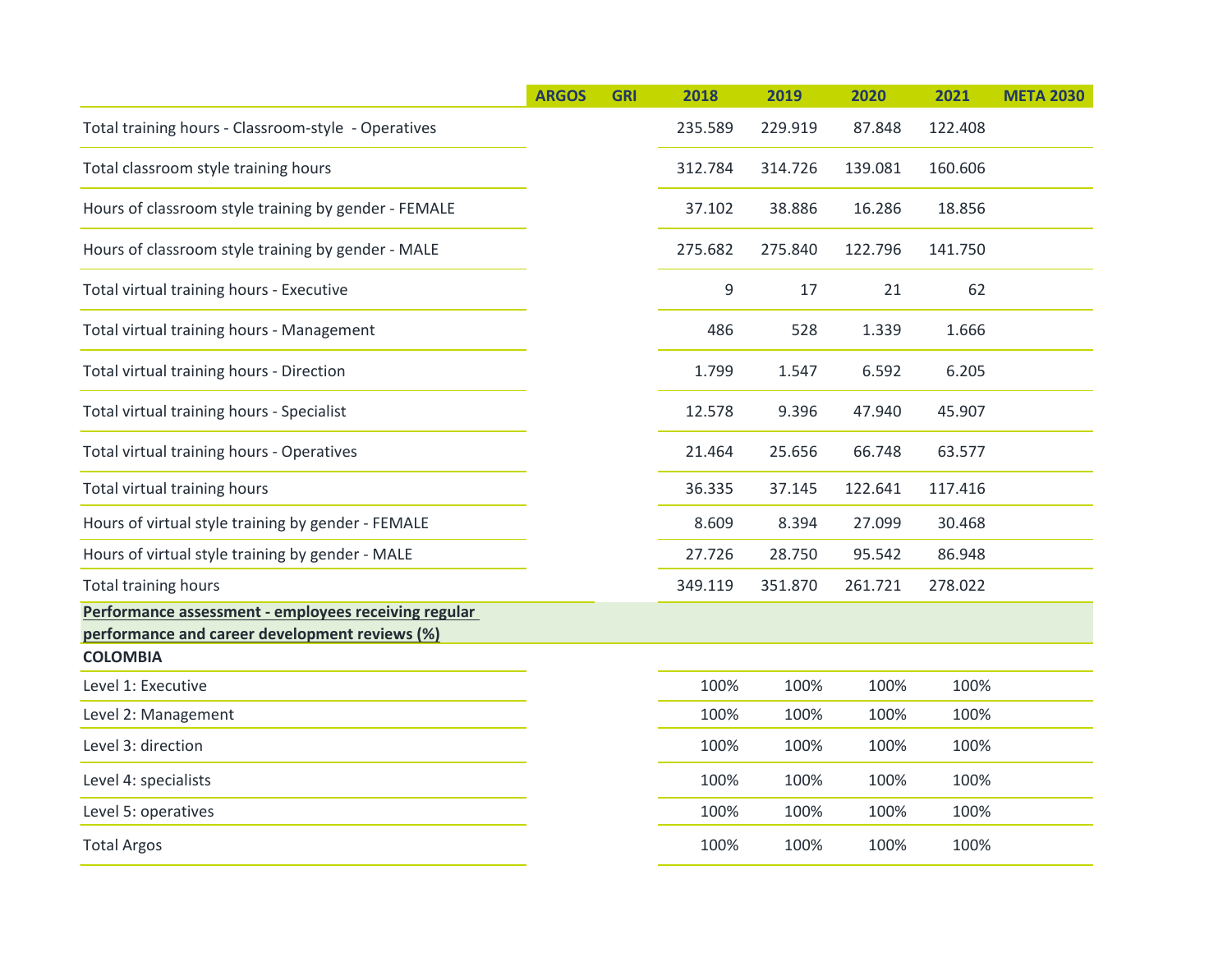| 0%<br>0%<br>0%<br>0%<br>$404 - 3$<br>100%<br>100%<br>100%<br>100%<br>100%<br>100%<br>100%<br>98%<br>100%<br>99%<br>99%<br>98%<br>59%<br>55%<br>54%<br>49%<br>0%<br>0%<br>88%<br>86%<br>100%<br>100%<br>100%<br>100%<br>100%<br>100%<br>100%<br>100%<br>100%<br>100%<br>100%<br>100%<br>100%<br>100%<br>100%<br>100%<br>96<br>100%<br>95%<br>100%<br>100%<br>100%<br>100%<br>100%<br>100%<br>100%<br>$404 - 3$<br>100%<br>100%<br>100%<br>100%<br>100%<br>100%<br>100%<br>100%<br>100%<br>100%<br>100%<br>100%<br>93%<br>94%<br>95%<br>95%<br>96%<br>97% |                                          | <b>ARGOS</b> | <b>GRI</b> | 2018 | 2019 | 2020 | 2021 | <b>META 2030</b> |
|---------------------------------------------------------------------------------------------------------------------------------------------------------------------------------------------------------------------------------------------------------------------------------------------------------------------------------------------------------------------------------------------------------------------------------------------------------------------------------------------------------------------------------------------------------|------------------------------------------|--------------|------------|------|------|------|------|------------------|
|                                                                                                                                                                                                                                                                                                                                                                                                                                                                                                                                                         | <b>CENTRAL AMERICA AND THE CARIBBEAN</b> |              |            |      |      |      |      |                  |
|                                                                                                                                                                                                                                                                                                                                                                                                                                                                                                                                                         | Level 1: Executive                       |              |            |      |      |      |      |                  |
|                                                                                                                                                                                                                                                                                                                                                                                                                                                                                                                                                         | Level 2: Management                      |              |            |      |      |      |      |                  |
|                                                                                                                                                                                                                                                                                                                                                                                                                                                                                                                                                         | Level 3: direction                       |              |            |      |      |      |      |                  |
|                                                                                                                                                                                                                                                                                                                                                                                                                                                                                                                                                         | Level 4: specialists                     |              |            |      |      |      |      |                  |
|                                                                                                                                                                                                                                                                                                                                                                                                                                                                                                                                                         | Level 5: operatives                      |              |            |      |      |      |      |                  |
|                                                                                                                                                                                                                                                                                                                                                                                                                                                                                                                                                         | <b>Total Argos</b>                       |              |            |      |      |      |      |                  |
|                                                                                                                                                                                                                                                                                                                                                                                                                                                                                                                                                         | <b>USA</b>                               |              |            |      |      |      |      |                  |
|                                                                                                                                                                                                                                                                                                                                                                                                                                                                                                                                                         | Level 1: Executive                       |              |            |      |      |      |      |                  |
|                                                                                                                                                                                                                                                                                                                                                                                                                                                                                                                                                         | Level 2: Management                      |              |            |      |      |      |      |                  |
|                                                                                                                                                                                                                                                                                                                                                                                                                                                                                                                                                         | Level 3: direction                       |              |            |      |      |      |      |                  |
|                                                                                                                                                                                                                                                                                                                                                                                                                                                                                                                                                         | Level 4: specialists                     |              |            |      |      |      |      |                  |
|                                                                                                                                                                                                                                                                                                                                                                                                                                                                                                                                                         | Level 5: operatives                      |              |            |      |      |      |      |                  |
|                                                                                                                                                                                                                                                                                                                                                                                                                                                                                                                                                         | <b>Total Region</b>                      |              |            |      |      |      |      |                  |
|                                                                                                                                                                                                                                                                                                                                                                                                                                                                                                                                                         | <b>COMPANY</b>                           |              |            |      |      |      |      |                  |
|                                                                                                                                                                                                                                                                                                                                                                                                                                                                                                                                                         | Level 1: Executive                       |              |            |      |      |      |      |                  |
|                                                                                                                                                                                                                                                                                                                                                                                                                                                                                                                                                         | Level 2: Management                      |              |            |      |      |      |      |                  |
|                                                                                                                                                                                                                                                                                                                                                                                                                                                                                                                                                         | Level 3: direction                       |              |            |      |      |      |      |                  |
|                                                                                                                                                                                                                                                                                                                                                                                                                                                                                                                                                         | Level 4: specialists                     |              |            |      |      |      |      |                  |
|                                                                                                                                                                                                                                                                                                                                                                                                                                                                                                                                                         | Level 5: operatives                      |              |            |      |      |      |      |                  |
|                                                                                                                                                                                                                                                                                                                                                                                                                                                                                                                                                         | <b>Total Region</b>                      |              |            |      |      |      |      |                  |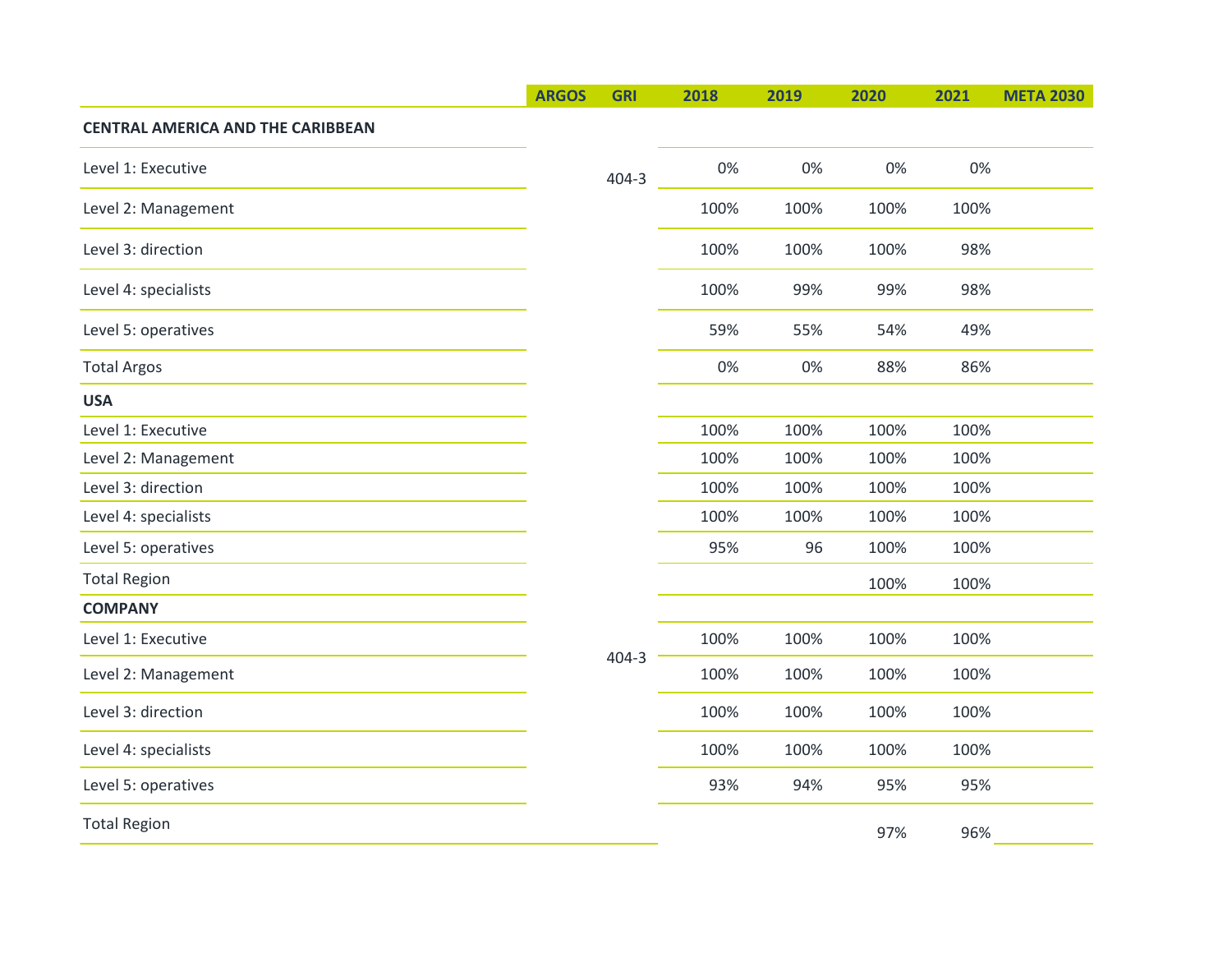|                                                        | <b>ARGOS</b> | <b>GRI</b> | 2018           | 2019                     | 2020                     | 2021           | <b>META 2030</b> |
|--------------------------------------------------------|--------------|------------|----------------|--------------------------|--------------------------|----------------|------------------|
| <b>Board of directors broken down by</b>               |              |            |                |                          |                          |                |                  |
| <b>COMPANY</b>                                         |              |            |                |                          |                          |                |                  |
| Younger than 30 years                                  |              |            |                |                          |                          |                |                  |
| 30 to 40 years                                         |              | $405 - 1$  |                |                          |                          |                |                  |
| 40 to 50 years                                         |              |            | 3              | 3                        | 3                        | $\overline{2}$ |                  |
| 50 to 60 years                                         |              |            | $\overline{2}$ | $\overline{2}$           | $\overline{2}$           | $\overline{2}$ |                  |
| Older than 60 years                                    |              |            | $\overline{2}$ | $\overline{2}$           | $\overline{2}$           | $\overline{2}$ |                  |
| Older than 70 years                                    |              |            | ÷              | $\overline{\phantom{m}}$ | $\overline{\phantom{a}}$ | $\mathbf{1}$   |                  |
| Total of women (%)                                     |              | $405 - 1$  | 14%            | 14%                      | 14%                      | 14%            |                  |
| Total of men (%)                                       |              |            | 86%            | 86%                      | 86%                      | 86%            |                  |
| Ratio of basic salary and remuneration of women to men |              |            |                |                          |                          |                |                  |
| <b>COLOMBIA</b>                                        |              |            |                |                          |                          |                |                  |
| Level 2: Management                                    |              |            | 0,89           | 0,86                     | 0,88                     | 0,81           |                  |
| Level 3: Direction                                     |              |            | 0,91           | 0,92                     | 0,91                     | 0,92           |                  |
| Level 4: Specialists                                   |              |            | 0,93           | 0,92                     | 0,91                     | 0,92           |                  |
| Level 5: Operatives                                    |              |            | 0,94           | 0,92                     | 0,91                     | 0,93           |                  |
| <b>CENTRAL AMERICA AND THE CARIBBEAN</b>               |              |            |                |                          |                          |                |                  |
| Level 2: Management                                    |              | $405 - 2$  | 0,42           | 0,68                     | 0,67                     | 0,67           |                  |
| Level 3: Direction                                     |              |            | 0,63           | 0,88                     | 0,96                     | 0,78           |                  |
| Level 4: Specialists                                   |              |            | $\mathbf{1}$   | 1,02                     | 1,04                     | 1,01           |                  |
| Level 5: Operatives                                    |              |            | 0,91           | 0,97                     | 0,98                     | 0,94           |                  |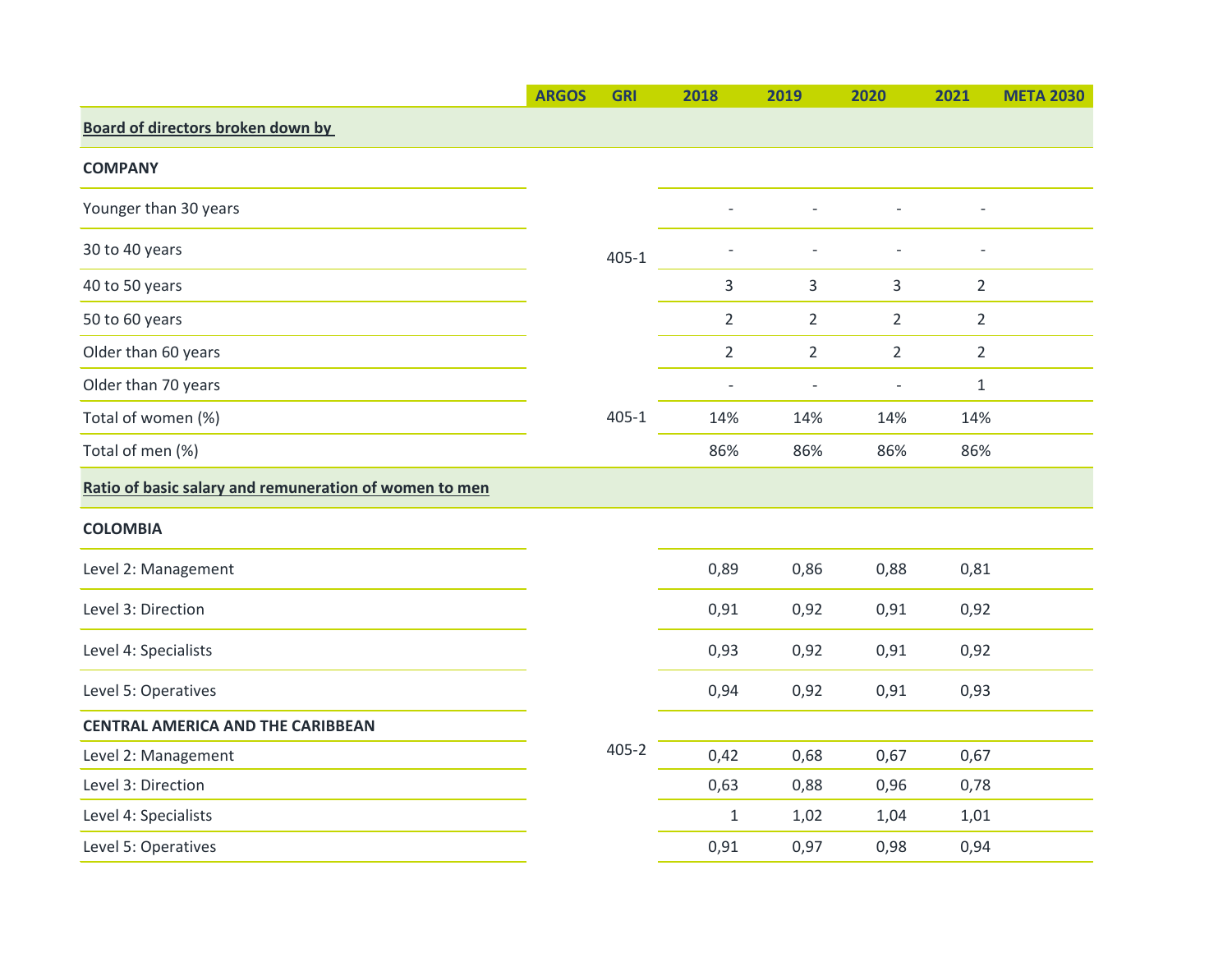|                                        | <b>ARGOS</b> | <b>GRI</b> | 2018         | 2019   | 2020   | 2021   | <b>META 2030</b> |
|----------------------------------------|--------------|------------|--------------|--------|--------|--------|------------------|
| <b>USA</b>                             |              |            |              |        |        |        |                  |
| Level 2: Management                    |              |            | 0,88         | 0,93   | 0,89   | 0,89   |                  |
| Level 3: Direction                     |              |            | 0,98         | 0,97   | 0,98   | 0,99   |                  |
| Level 4: Specialists                   |              |            | 0,97         | 0,94   | 0,94   | 0,94   |                  |
| Level 5: Operatives                    |              |            | 1,04         | 0,99   | 0,97   | 0,97   |                  |
| <b>COMPANY</b>                         |              |            |              |        |        |        |                  |
| Level 2: Management                    |              | $405 - 2$  | 0,73         | 0,85   | 0,83   | 0,81   |                  |
| Level 3: Direction                     |              |            | 0,86         | 0,93   | 0,96   | 0,91   |                  |
| Level 4: Specialists                   |              |            | 0,97         | 0,95   | 0,95   | 0,95   |                  |
| Level 5: Operatives                    |              |            | $\mathbf{1}$ | 0,97   | 0,96   | 0,96   |                  |
| <b>Mobility</b>                        |              |            |              |        |        |        |                  |
| Colombia (VP)                          | A-TM1        |            | 7,1%         | 7,4%   | 4,4%   | 8,5%   |                  |
| Central America and the Caribbean (VP) |              |            | 9,3%         | 6,6%   | 6,8%   | 7,3%   |                  |
| <b>USA</b>                             |              |            | 13,1%        | 9,6%   | 10,0%  | 10,0%  |                  |
| Design and service areas consolidated  |              |            | 20,8%        | 18,7%  | 6,3%   | 13,0%  |                  |
| Company                                |              |            | 11,0%        | 8,7%   | 6,9%   | 9,2%   |                  |
| <b>Leadership positions</b>            |              |            |              |        |        |        |                  |
| <b>COMPANY</b>                         | A-TM4        |            |              |        |        |        |                  |
| Leadership positions held by women (%) |              |            | 29,60        | 30,00% | 29,30% | 30,30% | 35%              |